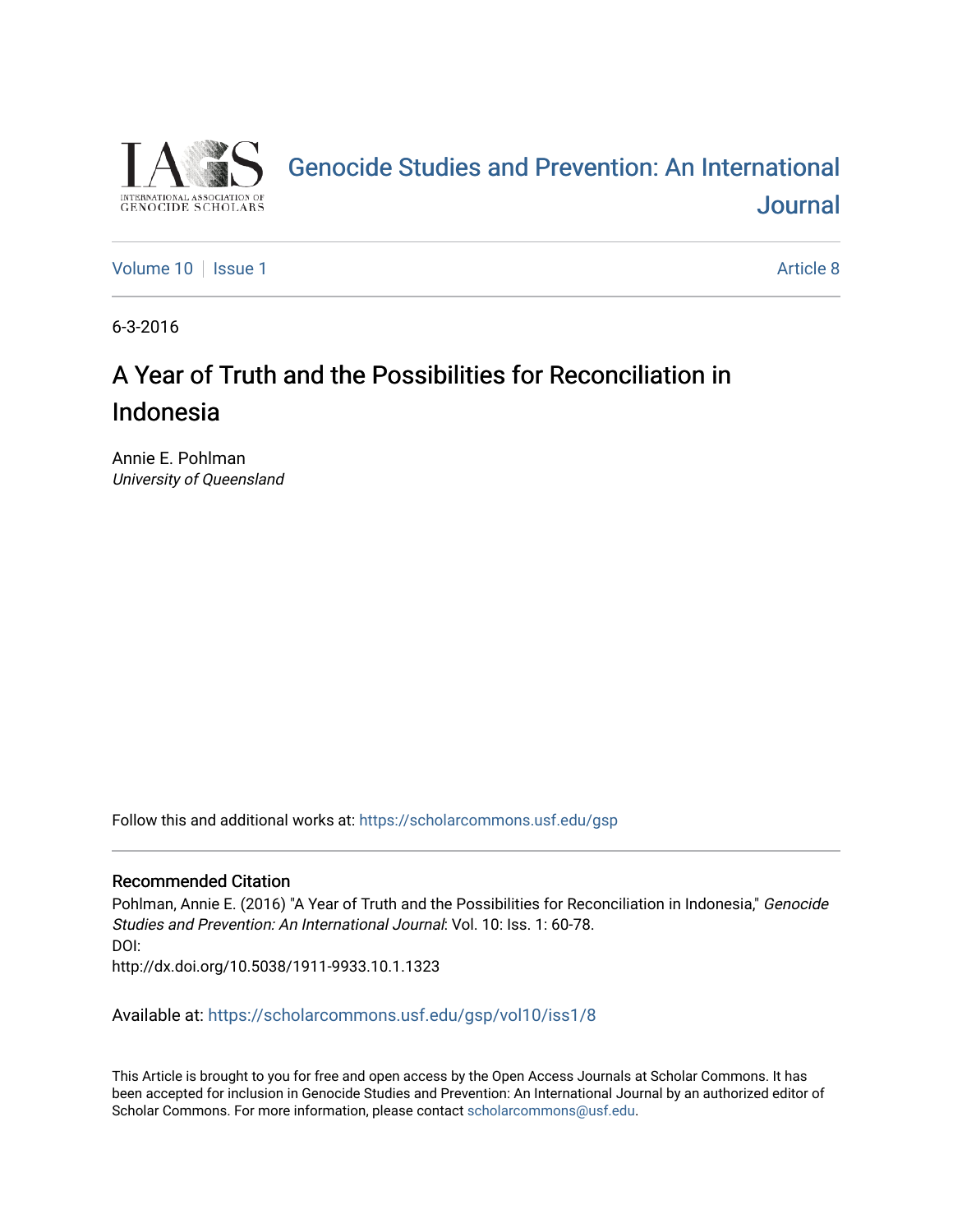## A Year of Truth and the Possibilities for Reconciliation in Indonesia

## Acknowledgements

I wish to thank the anonymous reviewers for their suggestions, which helped to improve this article.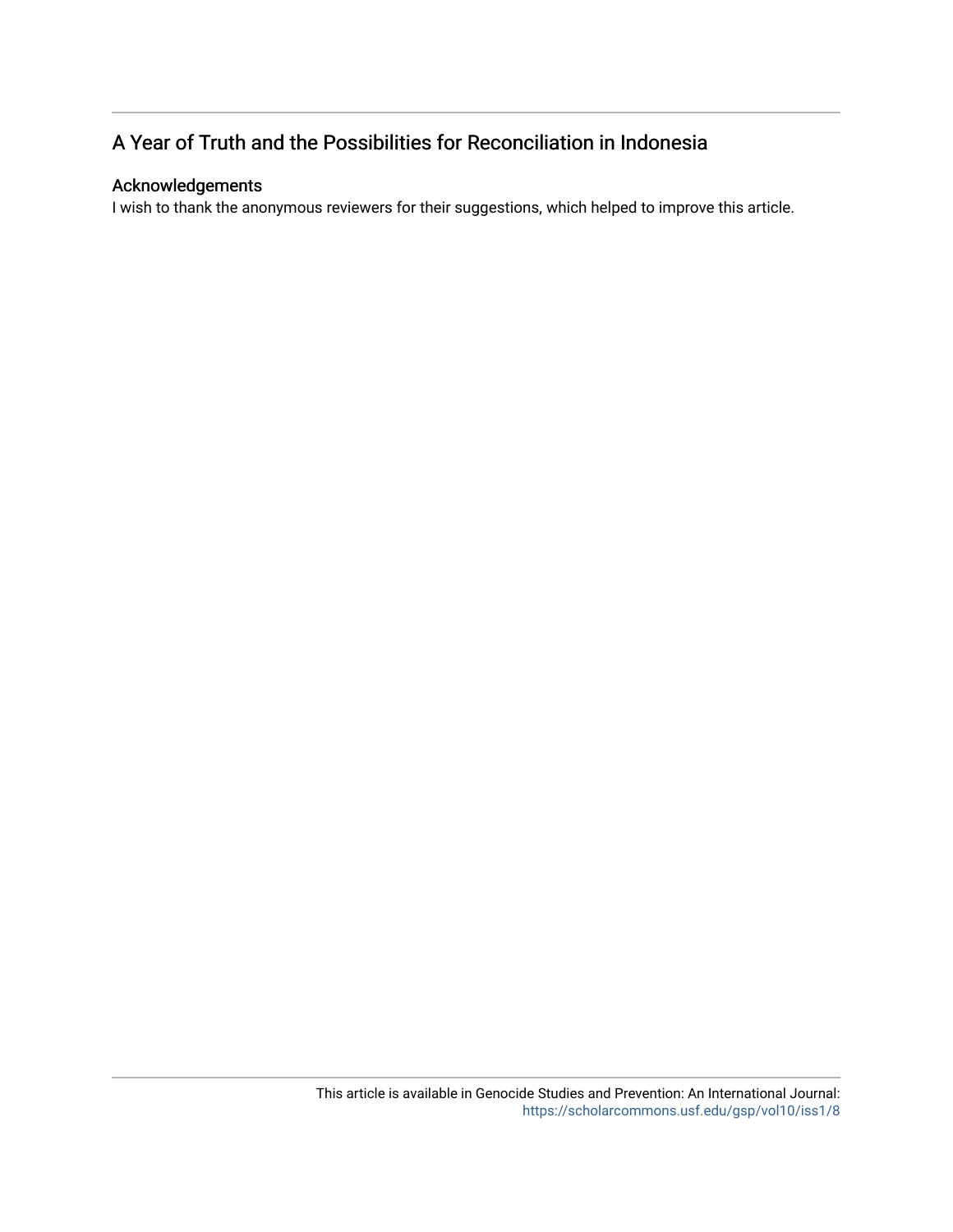## **A Year of Truth and the Possibilities for Reconciliation in Indonesia**

**Annie E. Pohlman** *University of Queensland Brisbane, Australia*

*Abstract: Since the end of the New Order military regime in 1998, successive Indonesian administrations have yet to deal with crimes against humanity perpetrated by the old regime, particularly the 1965–1966 massacres. Attempts for reconciliation have mainly come from grass-roots organizations which employ oral historical methods to both document these crimes and to serve as the basis for claims of truth-telling about the past. In this paper, I examine the work of some of these grass-roots organizations and, in particular, the 'Year of Truth' initiative. I outline the 'Hearing Testimony' forum held in November 2013 and contrast this work with the failed attempts at the national level to deal with this past.*

*Keywords: Indonesia, 1965-66 massacres, truth-telling, reconciliation*

## **Introduction**

Truth-telling and reconciliation remain unsettled and troubled issues in Indonesia. In the nearly twenty years since the end of the military regime, General Suharto's authoritarian "New Order" (1966–1998), dealing with the many atrocities committed by that regime has never been seriously attempted by the Indonesian government. Mass atrocities committed by the regime date from the beginning of the New Order (when an estimated half a million people were killed in the anti-Leftist massacres of 1965–1966), span the widespread violations committed during the twenty-four year occupation of Timor Leste (1975–1999), and include the years of military campaigns against communities in areas such as Aceh and Papua in which thousands of civilians died.<sup>1</sup> These statesponsored atrocities also include the disappearing of activists and critics of the regime and the numerous "incidents" whereby local civilians were tortured and killed during army crackdowns.<sup>2</sup>

Not one of the five Presidents who has ruled since Suharto's fall in 1998 has made dealing with the past a priority. During this time, there have been a few abortive attempts at official investigations into or redress of some of the state crimes committed under the New Order but all have failed.<sup>3</sup> Overwhelmingly, amongst the many communities of survivors and their advocates, there is a feeling of justice delayed is justice denied. The regime's many victims of gross human rights violations have seen the initial promises of democratic reform, justice for past crimes and reconciliation stumble and fail. As the years have passed, the older generation of survivors has almost all passed on without seeing any substantial measure of justice or reconciliation.<sup>4</sup>

The only sustained attempts to reconcile communities riven by past crimes have come from grassroots organizations which mostly employ oral historical methods to both document these crimes and to serve as the basis for claims of truth-telling about the past.<sup>5</sup> In this paper, I examine the oral testimony work of some of these grass-roots organizations which have

Annie E. Pohlman, "A Year of Truth and the Possibilities for Reconciliation in Indonesia" *Genocide Studies and Prevention* 10, 1 (2016): 60-78. ©2016 *Genocide Studies and Prevention*. http://dx.doi.org/10.5038/1911-9933.10.1.1323

<sup>1</sup> On these mass atrocities, see Robert Cribb, "Genocide in Indonesia," *Journal of Genocide Studies* 3, no. 2 (2001), 219-239; Geoffrey Robinson, "*Rawan* Is as *Rawan* Does: The Origins of Disorder in New Order Aceh," *Indonesia* 66 (1998), 127- 157; Human Rights Watch, *Out of Sight: Endemic Abuse and Impunity in Papua's Central Highlands* (New York: Human Rights Watch, 2007); and Richard Tanter, Gerry van Klinken and Dennis Ball, eds., *Masters of Terror: Indonesia's Military and Violence in East Timor* (Lanham: Rowman and Littlefield, 2006).

<sup>2</sup> On some of these cases, see Elizabeth Fuller Collins, "Indonesia: A Violent Culture?" *Asian Survey* 42, no. 4 (2002), 582- 604; and Freek Colombijn, "What is so Indonesian about Violence?" in *Violence in Indonesia*, ed. Ingrid Wessel and Georgia Wimhöfer (Hamburg: Abera, 2001), 25-46.

<sup>3</sup> International Centre for Transitional Justice (ICTJ) and the Commission for Disappeared Persons and Victims of Violence (KontraS), *Derailed: Transitional Justice in Indonesia since the Fall of Soeharto – A Joint Report by ICTJ and KontraS* (Jakarta: ICTJ and KontraS, 2011).

<sup>4</sup> On these sentiments by survivor groups and communities, see, for example, ICTJ and KontraS, *Derailed*, 83-87; Kimura Ehito, "The Struggle for Justice and Reconciliation in Post-Suharto Indonesia," *Southeast Asian Studies* 4, no. 1 (2015), 73-93.

<sup>5</sup> See Sri Lestari Wahyuningroem, "Seducing for Truth and Justice: Civil Society Initiatives for the 1965 Mass Violence in Indonesia," *Journal of Current Southeast Asian Affairs* 32, no. 3 (2013), 115-142.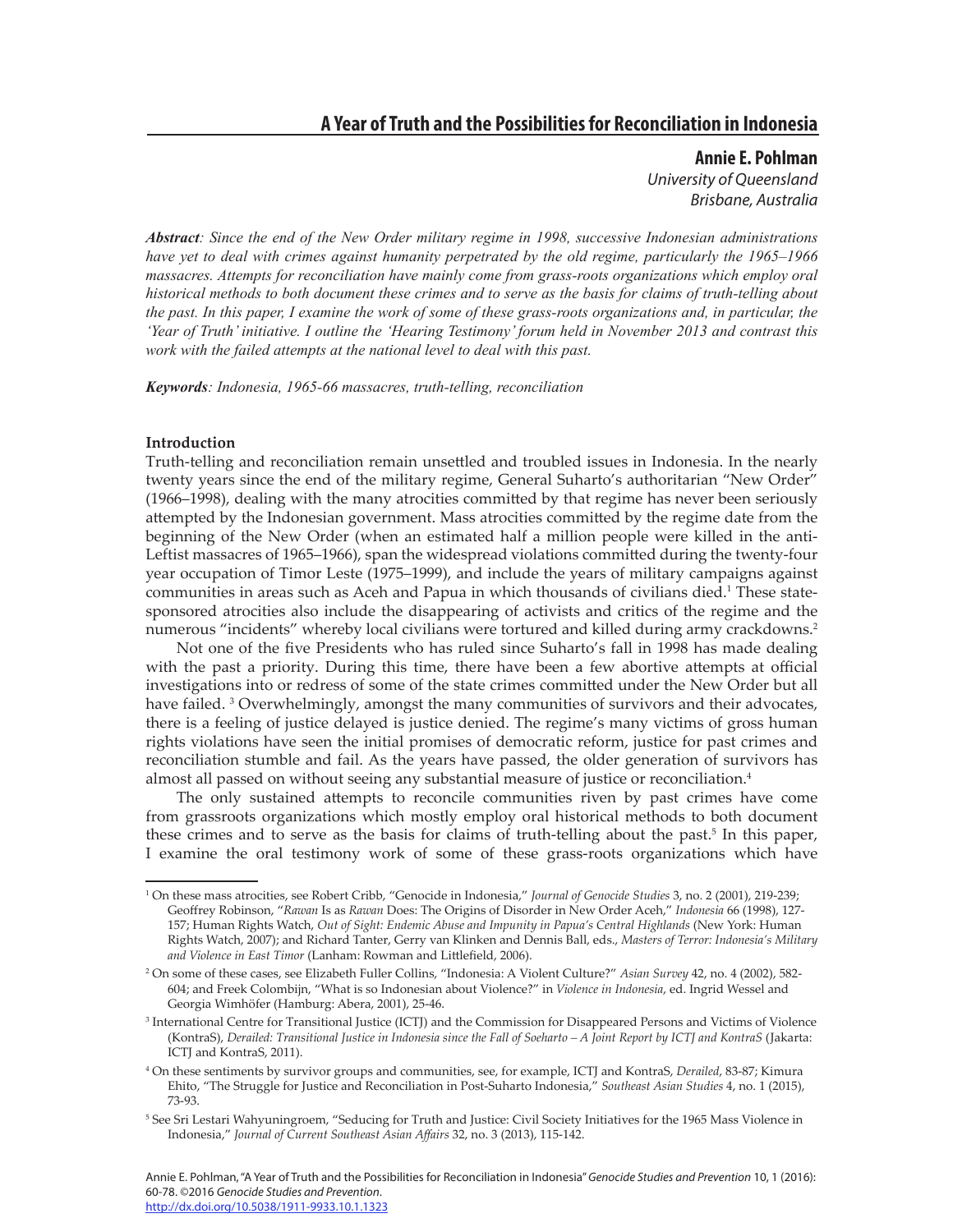investigated the 1965–1966 massacres. Specifically, I examine the oral-historical work of a large coalition of non-government and victim advocacy organizations, the KKPK (the Coalition for Justice and the Disclosure of Truth, *Koalisi Keadilan dan Pengungkapan Kebenaran*), which organised the Year of Truth (*Tahun Kebenaran*) campaign in Indonesia. First, I briefly outline the statesponsored atrocities committed during the 1965–1966 massacres and their lasting impact on Indonesian society. To examine the work of this campaign, I then outline the Hearing Testimony five-day forum held in Jakarta in November 2013 and some of the campaign's online testimonial artifacts. Lastly, I contrast this work with the failed attempts at the national level to deal with this past. These include the defunct truth and reconciliation commission legislation, the failed investigation into the massacres by the state's human rights body, and the nonapologies for the 1965–1966 massacres and other atrocities committed under the New Order regime by the former President, Susilo Bambang Yudhoyono (SBY), and the current President, Joko (Jokowi) Widodo.

This discussion examines the Year of Truth campaign within the context of stalled efforts for reconciliation in contemporary Indonesia. Scholars and activists alike in Indonesia have pointed to the utter failure of successive administrations since the end of the New Order "to deal with past human rights violations and to encourage the reconciliation process."<sup>6</sup> Many have also pointed to Indonesia's lack of investigation into or redress of past mass atrocities and human rights violations as sustaining an ingrained culture of impunity.<sup>7</sup> Within broader understandings of restorative justice after the end of authoritarianism, Indonesia stands out as an example of how new regimes sacrifice any attempt at restoration or justice for the short-term goals of securing elite support for democratisation.<sup>8</sup> This support, however, has come at a high price: a low-quality democracy, the capture of the newly built democratic institutions by oligarchic elites, and now swift back stepping on hard-won reforms to ensure human rights.<sup>9</sup>

The Year of Truth campaign was a collective effort by forty-seven of Indonesia's leading human rights non-governmental organisations (NGOs) and legal aid bodies to challenge the country's culture of impunity.10 Their aim was for the testimonies given by survivors as part of the campaign to "become a source of enlightenment for the nation in the long struggle towards truth and justice."<sup>11</sup> For the NGOs involved in the KKPK coalition, the Year of Truth campaign explicitly linked truth-telling to demands for action by the Indonesian government nationally. Specifically, those involved in the campaign held events and created online and other media which were intended primarily for a domestic Indonesian audience and which unequivocally posited survivors' testimonies about past atrocities as political claims of truth about Indonesia's past. In this paper, I highlight one of the survivor's stories used in this online media campaign (the testimony of Ibu Bendelina) and one of the national events held as part of the Year of Truth (the Hearing Testimony event in November 2013). These survivors' testimonies and witness forums, according to the KKPK coalition, had a clear political purpose: by "providing a space for victims to speak truth… [they]

<sup>6</sup> Priyambudi Sulistiyanto and Sentot Setyasiswanto, "Still Seeking Truth and Reconcilition for the 1965 Victims: Is It Possible?" in *Asia-Pacific Between Conflict and Reconciliation*, ed. Philip Tolliday, Maria Pame and Dong-Choon Kim (Göttingen: Vandenboeck and Ruprecht, 2016), 69.

<sup>7</sup> See, for example, Suzannah Linton, "Accounting for Atrocities in Indonesia," *Singapore Year Book of International Law* 10 (2006), 199-231; and Martha Meijer, *The Scope of Impunity in Indonesia* (Utrecht: The Netherlands Humanist Committee of Human Rights, HOM, 2006).

<sup>8</sup> See, for example, Jon Elster, ed., *Retribution and Reparation in the Transition to Democracy* (New York: Cambridge University Press, 2006); and Guillermo O'Donnell and Philippe C. Schmitter, *Transitions from Authoritarian Rule: Tentative Conclusions about Uncertain Democracies* (Baltimore: The Johns Hopkins University Press, 2013).

<sup>9</sup> On this, see Edward Aspinall, "The Irony of Success," *Journal of Democracy* 21, no. 2 (2010), 20-34; and Annie Pohlman, "Indonesia and Post-New Order Reforms: Challenges and Opportunities for Promoting the Responsibility to Protect," *Asia-Pacific Centre for the Responsibility to Protect*, Research Report, July 2010.

<sup>10</sup> For the full list of all forty-seven members of the KKPK, go to their website, Koalisi Keadilan dan Pengungkapan Kebenaran, "Tentang KKPK," accessed February 12, 2016, http://kkpk.org/tentang-kkpk/.

<sup>11</sup> Putu Oka Sukanta, "Pengantar Editor [Editor's Introduction]", in *Menemukan Kembali Indonesia: Suara Korban Membebaskan Belenggu Kekerasan Masa Lalu [Redefining Indonesia: Suvivors' Voices Breaking the Chains of the Violent Past]*, ed. Putu Oka Sukanta (Jakarta: Koalisi Keadilan dan Pengungkapan Kebenaran, 2014), vi (my translation).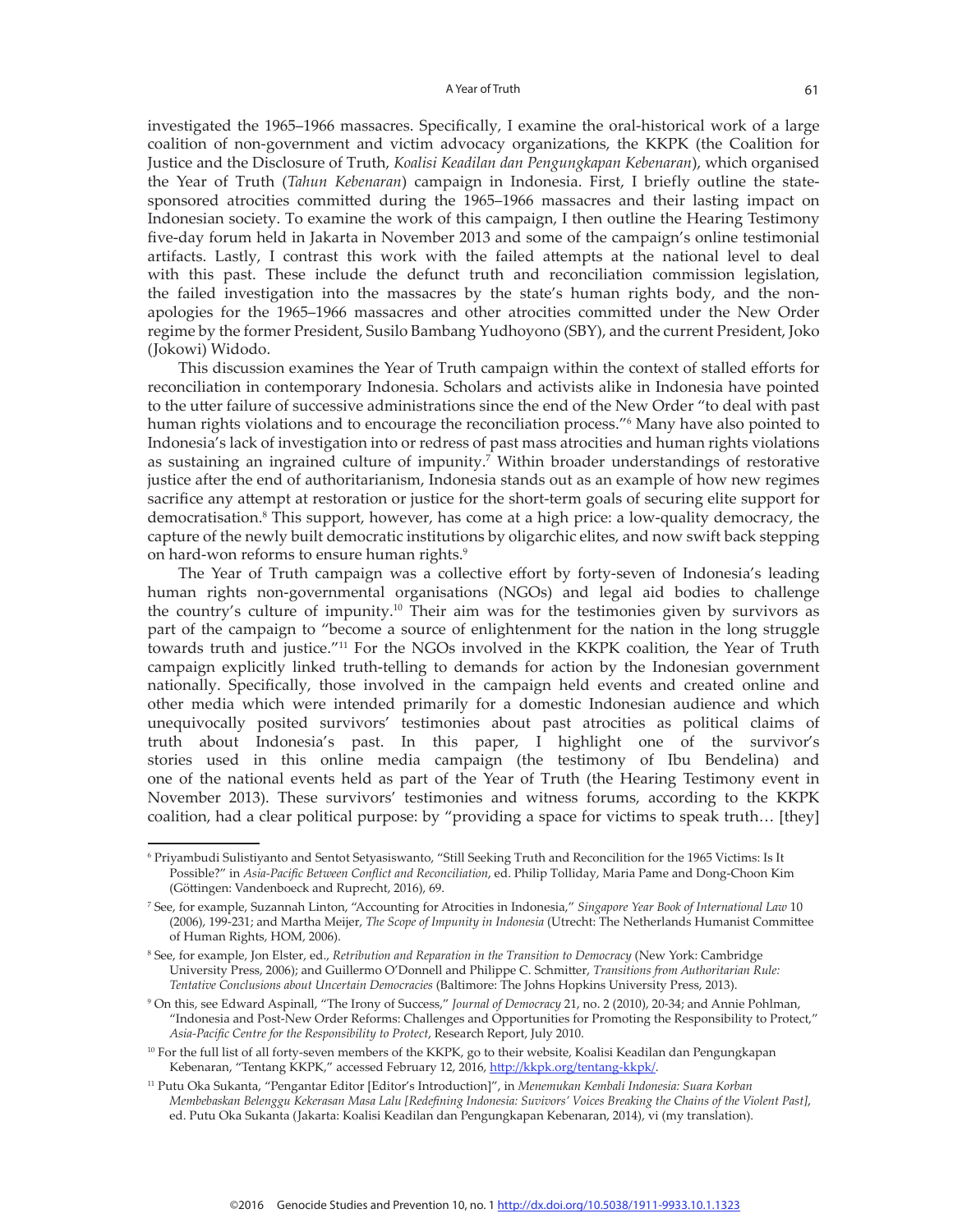demand that the [Indonesian] State take concrete steps to restore human rights [and investigate] abuses in the past."<sup>12</sup>

By juxtaposing the memory work of survivors and their advocates at the grassroots level with the willful amnesia of successive national level administrations, I argue that these local campaigns make significant contributions to dealing with the past but that they do so in the face of the almost insurmountable challenge of entrenched impunity in Indonesia for past atrocities.<sup>13</sup> As Budi Hernawan and Pat Walsh have shown, this "impenetrable" climate of impunity means that the massacres of 1965–1966 are but one of many in "the silent history of […] state-sponsored Indonesian atrocities that have been misrepresented or suppressed and rendered invisible."<sup>14</sup> Given this ingrained culture of impunity and lack of redress by official means, campaigns such as the Year of Truth and others organized by Indonesia's many victim advocacy groups are likely to remain the only means available for survivors to speak their truths about historical traumas in Indonesia for the foreseeable future.

#### **Background: The 30 September Coup and the 1965–1966 Massacres in Indonesia**

An attempted coup on the night of 30 September 1965 began a series of violent events which affected the lives of tens of millions of Indonesians. They also forever changed the political and social landscape of Indonesia. On that night, six top-ranking generals and one general's aide were kidnapped and murdered by a group of middle-ranking Army officers proclaiming themselves "the 30 September Movement."15 Numerous conspiracy theories have spread over the years as to who carried out the coup, for what purpose and who was ultimately responsible.<sup>16</sup> Whoever may have been ultimately responsible for the coup, the Indonesian Army leadership seized the opportunity presented by the upheaval to wipe out its long-standing political rivals, the supporters of the Indonesian Communist Party (PKI, *Partai Komunis Indonesia*).17

Within days of putting down the 30 September Movement, the upper echelons of the remaining army leadership had blamed the coup on the PKI and claimed that members of Communist organizations, including the Communist-aligned People's Youth (*Pemuda Rakyat*) and women's movement *(Gerwani)*, had played key roles in the kidnapping and murder of the generals.<sup>18</sup> The military then embarked upon a propaganda campaign which was designed to incite anti-Communist hatred and violence throughout the Indonesian population. The propaganda created the image of the PKI and Communism in general as being a dangerous enemy. This, in turn, encouraged those who would eliminate the PKI to see themselves as defenders of the nation, purging the Communist pollutant from Indonesia in order to save it.<sup>19</sup>

These massacres were carried out principally in the closing months of 1965 and the early months of 1966 by the Indonesian military with the active participation of various militia groups drawn mostly from the ranks of religious and nationalist organizations. In each region of Indonesia, the local militia groups which participated were different. They included, for example, *Banser*, a

<sup>12</sup> Putu Oka Sukanta, "Penjelasan Metode [Explanation of Methods]", in *Menemukan Kembali Indonesia: Suara Korban Membebaskan Belenggu Kekerasan Masa Lalu [Redefining Indonesia: Suvivors' Voices Breaking the Chains of the Violent Past]*, ed. Putu Oka Sukanta (Jakarta: Koalisi Keadilan dan Pengungkapan Kebenaran, 2014), ix-x (my translation).

<sup>&</sup>lt;sup>13</sup> See Jiwon Suh, "The Politics of Transitional Justice in Post-Suharto Indonesia" (PhD diss., Ohio State University, 2012).

<sup>14</sup> Budi Hernawan and Pat Walsh, *Inconvenient Truths: The Fate of the* Chega! *And* Per Memoriam Ad Spem *Reports on Timor-Leste* (Jakarta: Asia Justice and Rights, August 2015), 3.

<sup>15</sup> John Roosa, "The September 30th Movement: The Aporias of the Official Narrative," in *The Contours of Mass Violence in Indonesia, 1965–68*, eds. Douglas Kammen and Katharine McGregor (Singapore: NUS Press, 2012), 25-49.

<sup>16</sup> Benedict Anderson and Ruth McVey, *A Preliminary Analysis of the October 1, 1965, Coup in Indonesia* (Ithaca: Cornell University, 1971); and John Roosa, *Pretext for Mass Murder: The September 30th Movement and Suharto's Coup d'Etat in Indonesia* (Madison: University of Wisconsin Press, 2006).

<sup>17</sup> Cribb, "Genocide in Indonesia," 219-225.

<sup>18</sup> Saskia Wieringa, "The Birth of the New Order State in Indonesia: Sexual Politics and Nationalism," *Journal of Women's History* 15, no. 1 (2003), 70-91.

<sup>19</sup> Stephen Drakeley, "*Lubang Buaya*: Myth, Misogyny and Massacre," *Nebula* 4, no. 4 (2007), 11-35; Cribb, "Genocide in Indonesia"; and Annie Pohlman, "Incitement to Genocide against a Political Group: The Anti-Communist Killings in Indonesia," *PORTAL Journal of Multidisciplinary International Studies* 11, no. 1 (2014), 1-22.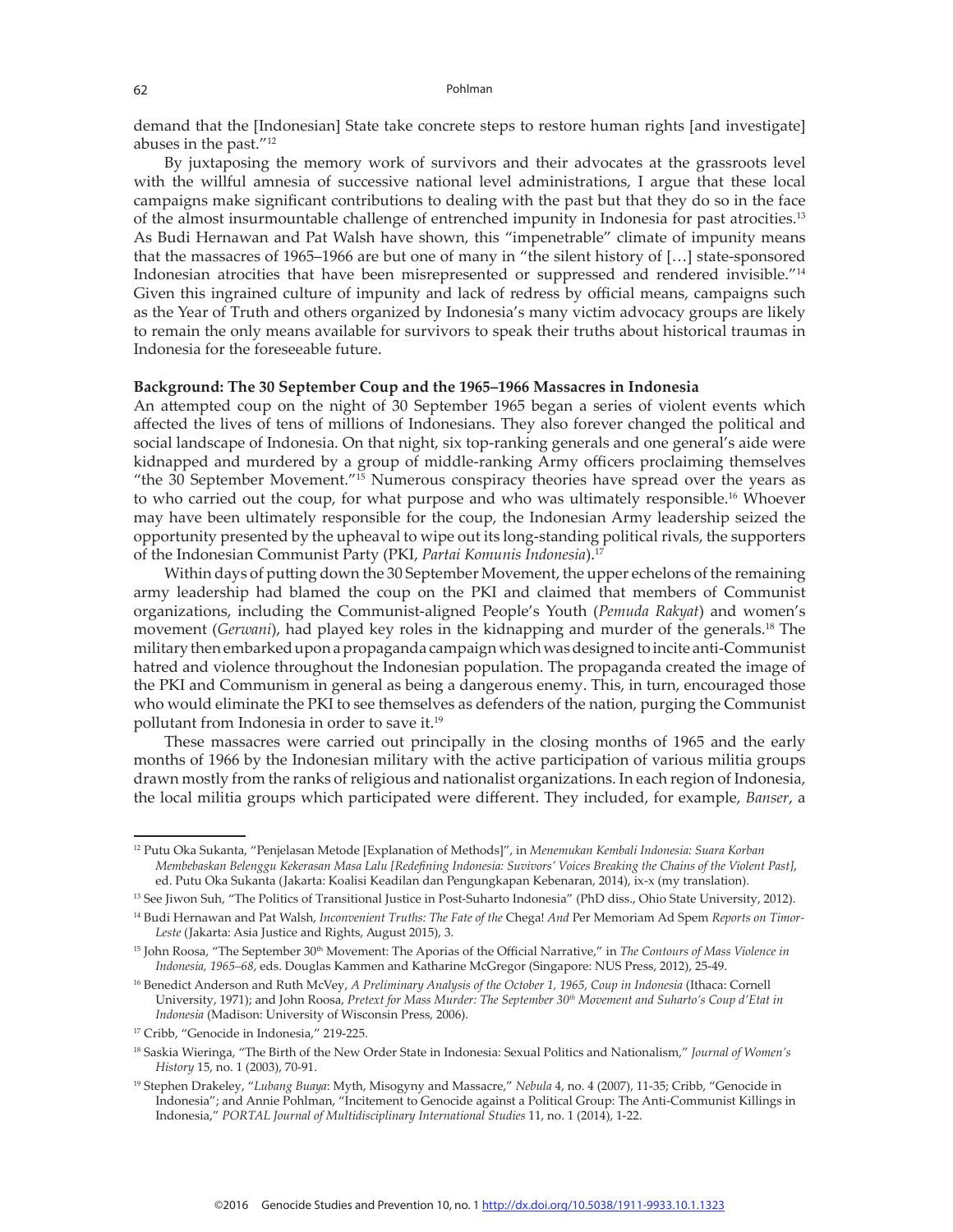paramilitary brigade set up by one of Indonesia's largest Muslim organizations, *Nahlatul Ulama*, which began hunting down Communists by the second week of October in parts of East Java.<sup>20</sup> Another militia was the *Tameng* mobile killing squad made up primarily of youths and thugs associated with the Indonesian Nationalist Party (PNI, *Partai Nasionalis Indonesia*) in Bali.<sup>21</sup> Other militias were made up of the various Protestant and Catholic student groups who participated in the killings across the south-eastern island province of East Nusa Tenggara (NTT).<sup>22</sup>

While the massacre of an estimated 500,000 men, women and children for their association with the PKI was being carried out, the military – by then under the command of General Suharto – conducted continuous waves of arrests against an estimated million more who were rounded up and put into political detention.<sup>23</sup> The majority of those arrested, known as *tapol*s (an abbreviation of *tahanan politik* or political prisoner), were detained without trial and imprisoned. Many were subjected to interrogation, torture, starvation and forced labor in overcrowded and substandard prisons and labor camps.<sup>24</sup>

Most of those killed during the 1965–1966 massacres were murdered in executions, rather than in general or localized killings of civilians, with the often secretive nature of the executions limiting the number of witnesses. For many of the victims of the killings, death was preceded by capture. Once in detention, the outcome for many detainees was torture and mistreatment followed either by removal and execution in some remote place or else by months if not years of imprisonment. Most victims were rounded up from a particular area, spend a short time in detention, then were taken to a nearby site that was convenient for the disposal of many bodies, and executed en masse.<sup>25</sup>

The stigma of being related to political prisoners or those killed during the massacres later developed into institutionalized policies in the 1980s, whereby those tainted by association with the PKI were marked as "unclean" with family members said to be from an "unclean environment". For unclean people and their relatives, the government imposed numerous restraints on their rights, supposedly to help protect the wider community from the latent danger of communism.<sup>26</sup>

The killings, arrests and stigmatization of all those connected with the Left created the foundation for Suharto's long-lasting authoritarian New Order. Anti-Communism was, as Ariel Heryanto has argued, the basis for the regime, for "Indonesia's New Order authoritarianism would not have existed nor survived so well without the magic power of the discursive phantom of the 'Communist threat'."27 As other researchers have shown, the regime's efforts to maintain legitimacy were, in part, based both upon its success at having eradicated the Communist scourge and upon perpetuating the fantasy of a Communist resurgence.<sup>28</sup> When the New Order ended in 1998, however, the spectre of anti-Communism did not die with the regime, but rather remained a powerful tool to discredit political opponents and evoke fear. As numerous scholars have highlighted, despite a period of initial liberalization and challenges to the New Order's hegemonic

<sup>20</sup> See Greg Fealy and Katharine McGregor, "East Java and the Role of Nahdlatul Ulama in the 1965–66 Anti-Communist Violence," in *The Contours of Mass Violence in Indonesia, 1965–68*, eds. Douglas Kammen and Katharine McGregor (Singapore: NUS Press, 2012), 104–130.

<sup>21</sup> On the *Tameng* groups, see Geoffrey Robinson, *The Dark Side of Paradise: Political Violence in Bali* (Ithaca: Cornell University Press, 1995).

<sup>22</sup> Steven Farram, "The PKI in West Timor and Nusa Tenggara Timur: 1965 and Beyond," *Bijdragen tot de Taal-, Land- en Volkenkunde* 166, no. 4 (2010), 381-403.

<sup>23</sup> Robert Cribb, "Introduction: Problems in the Historiography of the Killings in Indonesia", in *The Indonesian Killings 1965-1966: Studies from Java and Bali*, ed. Robert Cribb (Clayton, Victoria: Centre of Southeast Asian Studies, Monash University, 1990), 1-44.

<sup>24</sup> Julie Southwood and Patrick Flanagan, *Indonesia: Law, Propaganda and Terror* (London: Zed Books, 1983).

<sup>25</sup> Douglas Kammen and Katharine E McGregor, ed., *The Contours of Mass Violence in Indonesia, 1965–68* (Singapore: National University of Singapore Press, 2012).

<sup>26</sup> Tapol, *Indonesia: The Prison State* (London: Tapol, 1976); and Amnesty International, *Indonesia: An Amnesty International Report* (London: Amnesty International, 1977).

<sup>27</sup> Ariel Heryanto, "Where Communism Never Dies: Violence, Trauma and Narration in the Last Cold War Capitalist Authoritarian State," *International Journal of Cultural Studies* 2, no. 2 (1999), 151.

<sup>28</sup> On this, see, for example, Robert Goodfellow, Api Dalam Sekam*: The New Order and the Ideology of Anti-Communism* (Clayton: Monash University Centre of Southeast Asian Studies, 1995).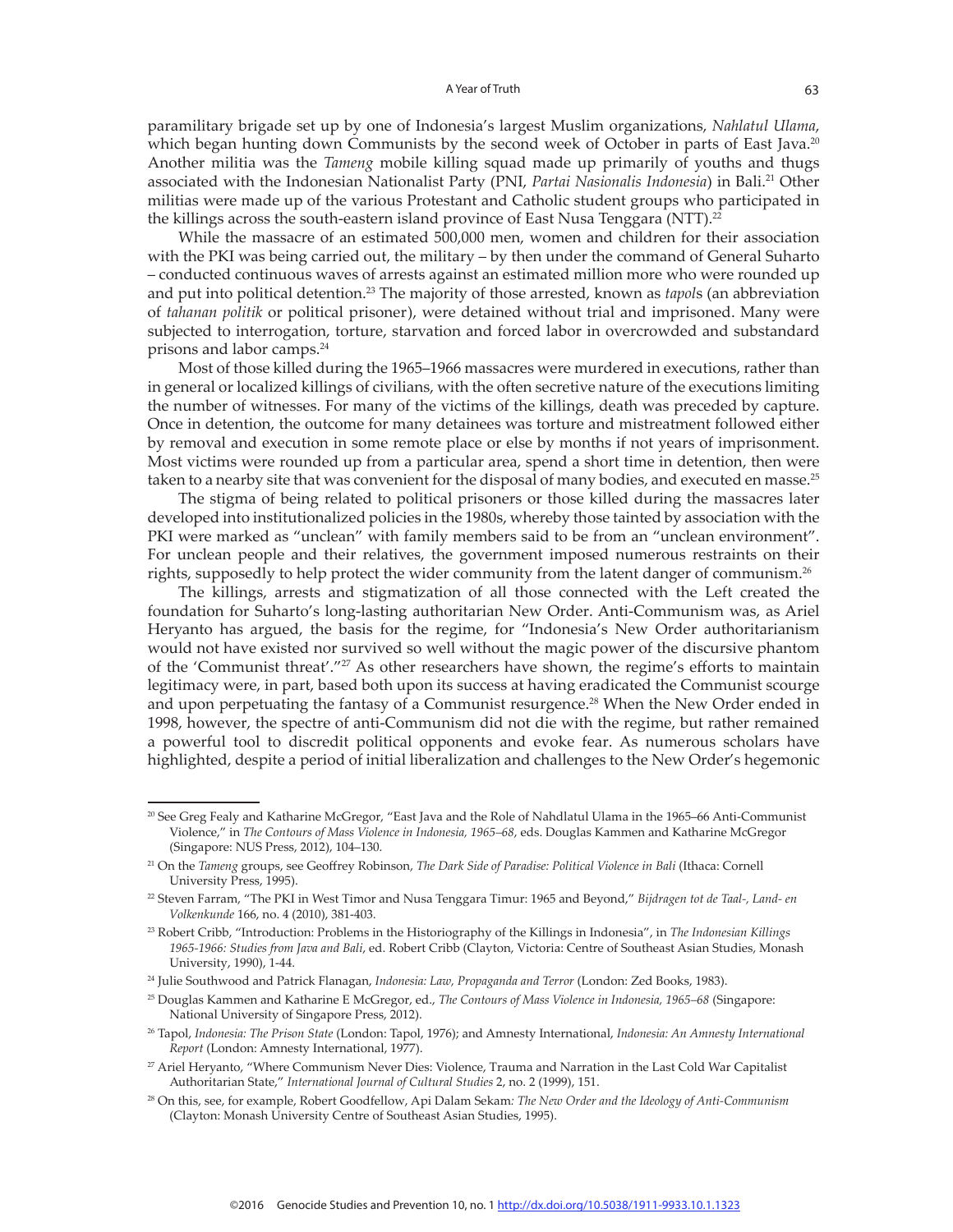narration of history, the discourse of anti-Communism remains strong in contemporary Indonesia, and is invoked with alarming regularity in political debates and campaigns.<sup>29</sup> Despite this, after 1998, survivors of the 1965–1966 killings and political imprisonment, often with the encouragement and support of emerging human rights and victim advocacy organizations, began speaking out about their experiences.

### **The Year of Truth Initiative: Testimony as Truth-Telling**

When the New Order finally fell in May 1998, the prospects of democratic reform and redress for the abuses committed by the regime initially opened a space for victims and their advocates to speak out about their experiences. As Ann Laura Stoler has noted, there was, at least in the first few years after 1998, an unprecedented "explosion of interest" in talking about the 1965–1966 events and other state-sponsored crimes.<sup>30</sup> This initial opening of space for talking about these events soon gave way to the re-silencing, or purposeful amnesia, which has characterised Indonesian public discourse about the former regime's crimes over the last decade and which has been in itself a product of the stagnation of democracy in contemporary Indonesian politics.<sup>31</sup> As various scholars have noted, whatever initial space for open debate about past events there was in the immediate post-Suharto period, this ended by approximately 2004 with the election of SBY, a former military commander with little interest in pursuing the early reform period's agenda for redressing past crimes under, in particular, former Presidents B.J. Habibie and Abdurrahman Wahid.<sup>32</sup>

It is within this climate of amnesia and impunity for past atrocities that survivors, their advocates and civil society groups in Indonesia conduct the task of speaking their own truths about the past. Many survivor organizations were set up in the early-to-mid 2000s with the explicit goal of collecting the testimonies of people who had experienced state-sponsored atrocities so that these truths would either counter-act the New Order's blanket denial of responsibility for these acts of violence or else deny the regime's hegemonic version of the history of these events.<sup>33</sup> This has certainly been the case for the survivor groups and advocacy organizations set up over the past two decades which deal with the 1965–1966 mass violence. Some of these organisations which were set up in the early 2000s with the specific aim of documenting the histories of survivors and victims of the killings include Syarikat (the Islamic Society for People's Advocacy, based in Yogyakarta) and the YPKP65 (Foundation for Research into Victims of the 1965-1966 Killings, based in Jakarta). These and many other organizations have collected thousands of survivor testimonies in the last two decades.<sup>34</sup> In addition, these organizations carried out other projects, most aimed at collecting surviving historical documentation of past atrocities, including by conducting a small number of exhumations of mass graves in Java.<sup>35</sup>

Ten years after the end of the New Order, a large group of these organizations began to work together, and the Year of Truth campaign grew out of this collaboration. This group of

<sup>&</sup>lt;sup>29</sup> On the discourse of anti-Communism in contemporary Indonesian political debates, see, for example, Ariel Heryanto, *State Terrorism and Political Identity in Indonesia: Fatally Belonging* (New York: Routledge, 2006); Katharine E. McGregor, *History in Uniform: Military Ideology and the Construction of Indonesia's Past* (Honolulu: University of Hawai'i Press, 2007).

<sup>30</sup> Ann Laura Stoler, "On the Uses and Abuses of the Past in Indonesia," *Asian Survey* 42, no. 4 (2002), 642.

<sup>31</sup> On this topic, see, Budiawan and Walsh, *Inconvenient Truths*, 10-12; ICTJ and Kontras, *Derailed*.

<sup>32</sup> See, for example, ICTJ and KontraS, *Derailed*, 11–17; and Suh, "The Politics of Transitional Justice," 90-103.

<sup>33</sup> Annie Pohlman, "Documentation: Reports by Human Rights and Victim Advocacy Organizations in Indonesia: Reconciling the Violence of 1965," *Journal of Current Southeast Asian Affairs* 32, no. 3 (2013), 143-165; and Wahyuningroem, "Seducing for Truth and Justice," 122-125.

<sup>&</sup>lt;sup>34</sup> On some of these groups, see Pohlman, "Documentation," 143-165. Some of the outputs from these various projects include KontraS, *Menyusun Puzzle Pelanggaran HAM 1965: Sebuah Upaya Pendokumentasian [Figuring out the Puzzle of Human Rights Violations in 1965: An Effort at Documentation]* (Jakarta: KontraS, 2012); John Roosa, Ayu Ratih and Hilmar Farid, ed., *Tahun yang Tak Pernah Berakhir: Memahami Pengalaman Korban '65 [The Year that Never Ended: Understanding the Experiences of the Victims of '65]* (Jakarta: ELSAM, TRuK and ISSI, 2004); and Haryo Sasongko and Melani Budianta, ed., *Menembus Tirai Asap: Kesasksian Tahanan Politik 1965 [Piercing the Smoke Screen: Testimonies by Political Prisoners from 1965]* (Jakarta: Amanah Foundation, 2003).

<sup>35</sup> See Katharine McGregor, "Mass Graves and Memories of the 1965 Indonesian Killings," in *The Contours of Mass Violence in Indonesia, 1965–68*, ed. Douglas Kammen and Katharine McGregor (Singapore: NUS Press, 2012), 234–262.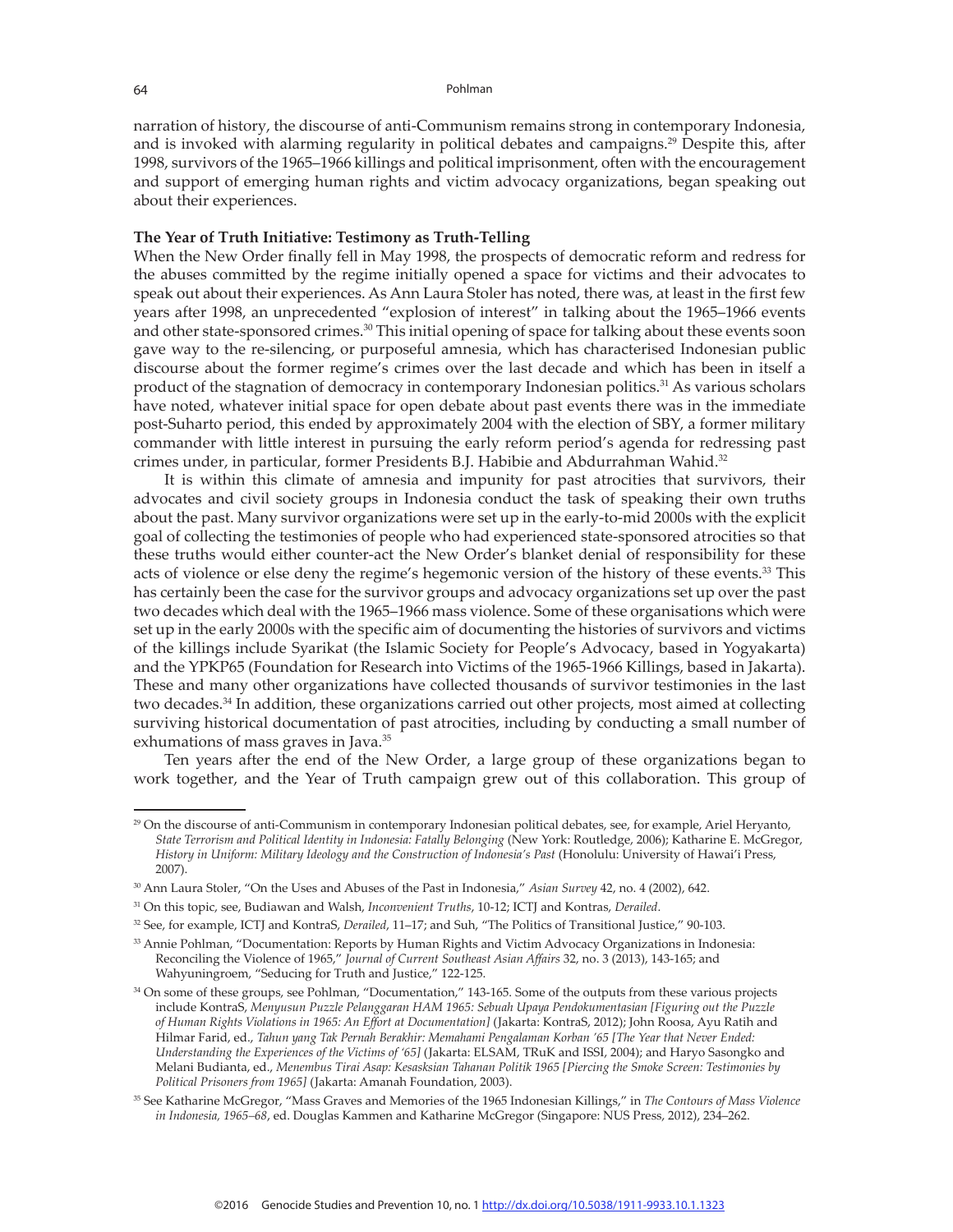organizations formed a coordinating body in 2008, which was an alliance of individuals and fortyseven non-government and victim advocacy groups, and was named the KKPK (*Koalisi Keadilan dan Pengungkapan Kebenaran*), or the Coalition for Justice and Disclosure of Truth. The slogan of the Year of Truth initiative was "truth is the future" (*kebenaran adalah masa depan*).36 Amongst these forty-seven groups which make up the KKPK are many of Indonesia's foremost human rights organizations, including ELSAM (the Institute for Policy Research and Advocacy), KontraS (the Commission for the Disappeared and Victims of Violence) and Imparsial (the Indonesian Human Rights Monitor), in addition to several of the leading Legal Aid Foundations across Indonesia, and a range of groups which advocate on specific human rights issues, such as IKOHI (Association for the Families of the Disappeared). Furthermore, individual survivors and victim advocacy groups which campaign for an official investigation into, and redress of, the massacres of 1965–1966 also form part of the KKPK coalition, including SKP-HAM of Central Sulawesi (Solidarity with Victims of Human Rights Violations), SekBer'65 (Joint Secretariat for 1965) from Solo in Central Java, and Syarikat (the Islamic Society for People's Advocacy), based in Yogyakarta.37

In the first few years after forming in 2008, the KKPK's member organizations sought to bring coherence and structure to the numerous efforts being carried out across various parts of Indonesia to collect survivors' testimonies. Individually, these organizations had amassed large numbers of oral histories by survivors, as well as compiled volumes of historical documentation data, such as surveys with survivors and their family members.<sup>38</sup> One of the aims of setting up the KKPK as a coordinating body for these numerous organizations, therefore, was to pool the resources and strengths of these various groups to build a national campaign for truth and reconciliation. After some years of negotiation, the Year of Truth campaign was announced. The campaign was structured so that it drew on the testimonial work of the KKPK's constituent member organizations and their mostly oral historical accounts by survivors which formed the core of the Year of Truth.<sup>39</sup>

The Year of Truth campaign itself was held between December 2012 and December 2013, overlapping the fifteen-year anniversary of the 1998 end of the New Order. While the campaign focused on hearing and disseminating the oral testimonies of survivors of serious human rights violations committed under the New Order regime, such as the 1965-1966 massacres, the organizing committee also highlighted more recent violations, such as in Papua and West Papua provinces, and the 2004 assassination of human rights defender, Munir.<sup>40</sup> A variety of events was held before, during and after the twelve-month campaign across several regions of Indonesia, including forums for hearing testimony by survivors of human rights abuses from Aceh in the northwest to the easternmost province, Papua. These events had the clearly stated aim of supporting survivors through providing them with a forum to give testimony about their experiences and through counselling and other forms of financial and educational support.<sup>41</sup> Attendance and participation in these events varied from less than one hundred to approximately one thousand people.<sup>42</sup>

<sup>36</sup> Information on the Year of Truth campaign can be found, in Indonesian, on the KKPK's main website. For information on the Year of Truth, see Koalisi Keadilan dan Pengungkapan Kebenaran (KKPK), "Tahun Kebenaran [The Year of Truth]," *KKPK*, accessed January 28, 2016, http://kkpk.org/tahun-kebenaran.

<sup>&</sup>lt;sup>37</sup> The Coalition recently published a book with highlights and individuals' stories from the Year of Truth campaign: Koalisi Keadilan dan Pengungkapan Kebenaran (KKPK), *Menemukan Kembali Indonesia: Suara Korban Membebaskan Belenggu Kekerasan Masa Lalu [Redefining Indonesia: The Voices of Survivors Freeing the Chains of Past Violence]* (Jakarta: KKPK, 2014).

<sup>38</sup> Organizations such as Syarikat, the YPKP'65 and Sekber'65 (amongst others) have compiled thousands of such histories, most of which remain uncatalogued and in accessible to those outside these organisations.

<sup>39</sup> See Sukanta, "Pengantar Editor," vi (author's translation).

<sup>40</sup> Sayed, "Culture of Impunity in Indonesia Lives on Nine Years after the Assassination of Munir," *Human Rights First*, September 9, 2013, accessed May 10, 2014, www.humanrightsfirst.org/2013/09/09/culture-of-impunity-in-Indonesialives-on-nine-years-after-the-assassination-of-munir.

<sup>&</sup>lt;sup>41</sup> The KKPK's website (www.kkpk.org) provides descriptions of their events, aims of their work, and information about the coalition. See "Tentang KKPK [About the KKPK]," Koalisi Keadilan dan Pengungkapan Kebenaran, accessed June 12, 2015, http://kkpk.org/tentang-kkpk/.

<sup>&</sup>lt;sup>42</sup> The exact numbers of participants and those who attended the forums across Indonesia is unknown, though these forums are discussed in the KKPK's report on the Year of Truth campaign. This includes discussions on the individual events. See Putu Oka Sukanta, ed., *Menemukan Kembali Indonesia: Suara Korban Membebaskan Belenggu Kekerasan*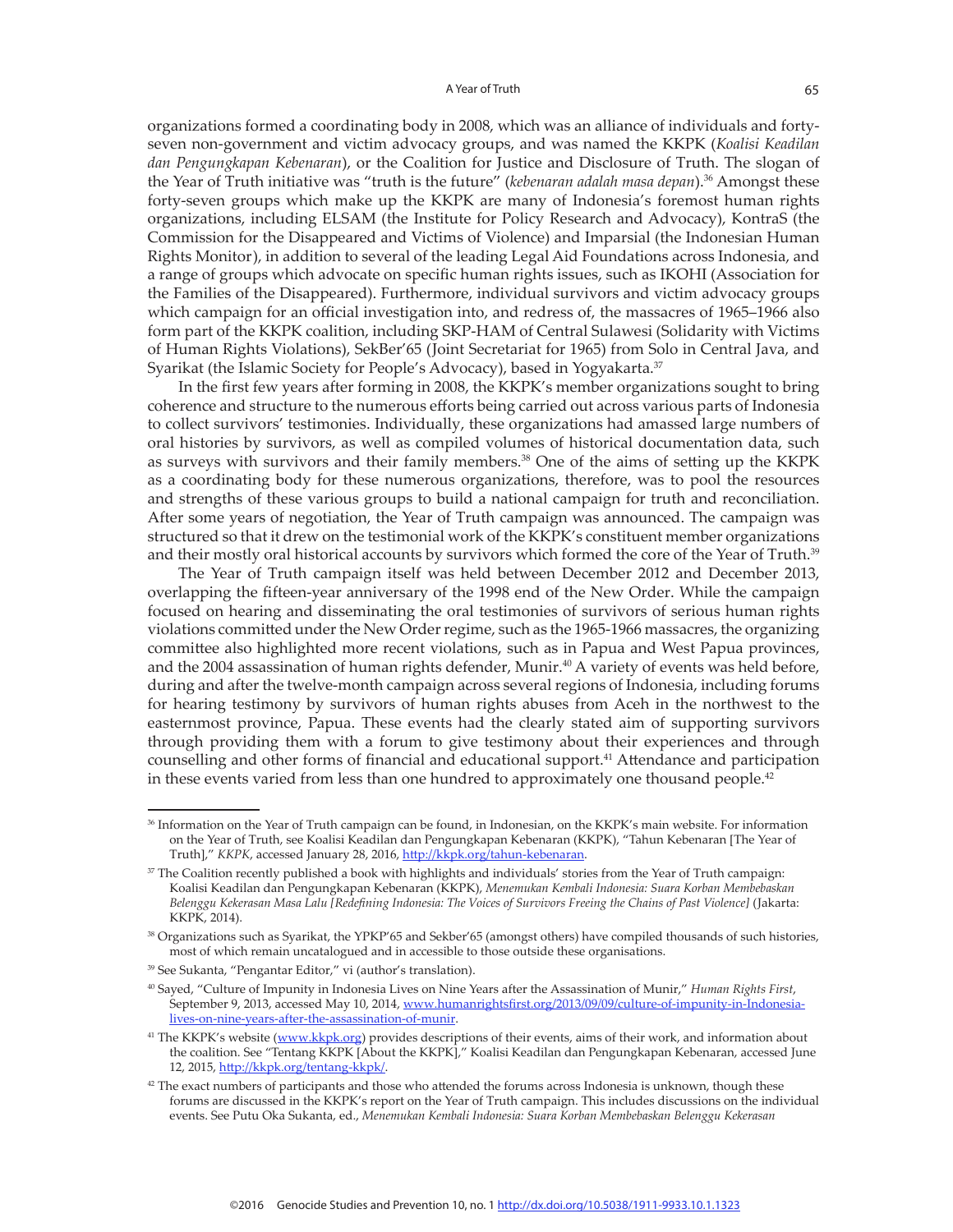#### **Testimony as Artefact: Ibu Bendelina's Story**

For the organizations which make up the KKPK, truth-telling and the right to truth are central to the campaign.<sup>43</sup> In the various promotional media created by the KKPK, such as YouTube clips and a wide range of products for social media, these claims to truth-telling are evident. The Twitter hashtag *#bicarabenar* (#speaktruth) tags and connects the many media on display. Visitors to the KKPK website or Facebook page can view numerous video files, some are promotional materials created for awareness-raising while others are video testimonies by survivors filmed at the various forums across Indonesia.<sup>44</sup>

These video testimonies are edited and stylized, most lasting between five and six minutes. Each begins with soft piano music, played in a minor key, and the testimony is introduced with a map of Indonesia, locating where the testimony was recorded, and a title given for the testimony. In one of these videos, the testimony by Ibu Bendelina, the title is "A teacher, a member of Gerwani." In the information given beneath the YouTube clip, it states that Ibu Bendelina "gave testimony about the 1965 Tragedy as part of the Hearing Testimony forum in Eastern Nusa Tenggara province, held in Kupang city on 27 April 2013."45 The opening sequence fades into scenes of Ibu Bendelina's village on Sabu (Sawu) Island, then shows her caring for her grandchildren. She states where and when she was born, and talks briefly about her family growing up, her marriage and children. The recording of her testimony plays while the video moves between close-ups on Ibu Bendelina's face as she speaks and images which show her cleaning in her home and moving about the village.

As a member of the Communist Party-aligned mass women's organization, *Gerwani*, Ibu Bendelina was one of hundreds of thousands arrested and detained following the coup across Indonesia. During her video testimony, two locations connected to these events are highlighted. The first is Jariwala, a local women's detention camp. In the film, Ibu Bendelina stands looking across at a large, old hut, its grass roof damaged and neglected. As the observer, we stand behind Ibu Bendelina, and watch her as she looks at the old camp building. While watching, we hear as Ibu Bendelina describes her time in the camp; about how she was interrogated, beaten, and how her hair was shaved off, likely as a method of humiliation.<sup>46</sup>

Halfway through the video, a second location is introduced: Ibu Bendelina is shown squatting in an open field, crying. A brief section of text appears on the screen, naming the location: Hanga Loko Pedae, beneath that, *Tempat Pembantaian dan Keburan Massal*, meaning "Site of Massacre and Mass Grave." At the end of Ibu Bendelina's testimony, the screen fades to black, the music falls silent and the following text offered in Indonesian:

"According to the results of the research undertaken by JPIT [Eastern Indonesian Women's Network, one of the organizations involved in the KKPK], more than sixty teachers were arrested and detained on Sabu Island because they were accused of being PKI [members]. Twenty-six amongst them were executed, including Bendelina's husband, Kola Raga. The victims who were executed were buried in a mass grave in a field at Hanga Loko Pedae."47

The audience for Ibu Bendelina's video testimony, as with the other media produced for the KKPK campaign, is clearly a domestic one. All media files and accompanying texts are produced in Indonesian; the only non-Indonesian materials are from newspaper stories printed in

*Masa Lalu [Redefining Indonesia: Suvivors' Voices Breaking the Chains of the Violent Past]*, (Jakarta: Koalisi Keadilan dan Pengungkapan Kebenaran, 2014).

<sup>&</sup>lt;sup>43</sup> For a statement on the aims of the campaign by one of the main organizers of the KKPK, see Sukanta, "Pengantar Editor," v-vi (my translation).

<sup>44</sup> KKPK Kebenaran *Facebook* page, accessed June 12, 2015, https://www.facebook.com/kkpk.kebenaran?ref=ts&fref=ts.

<sup>45</sup> To view Ibu Bendelina's testimony, go to: "Dengar Kesaksian Kupang, NTT: 'Guru Anggota Gerwani' [Hear the Testimony from Kupang, NTT: 'A Teacher and Member of Gerwani']," YouTube video, 5:30, posted by"Koalisi Keadilan dan Pengungkapan Kebenaran," April 29, 2013, http://www.youtube.com/watch?v=AywAqfhUx94.

<sup>46</sup> See Annie Pohlman, *Women, Sexual Violence and the Indonesian Killings of 1965–1966* (London: Routledge, 2015), 130-152.

<sup>47</sup> "Dengar Kesaksian Kupang, NTT: 'Guru Anggota Gerwani' [Hear the Testimony from Kupang, NTT: 'A Teacher and Member of Gerwani']," YouTube video, 5:30, posted by"Koalisi Keadilan dan Pengungkapan Kebenaran," April 29, 2013, http://www.youtube.com/watch?v=AywAqfhUx94.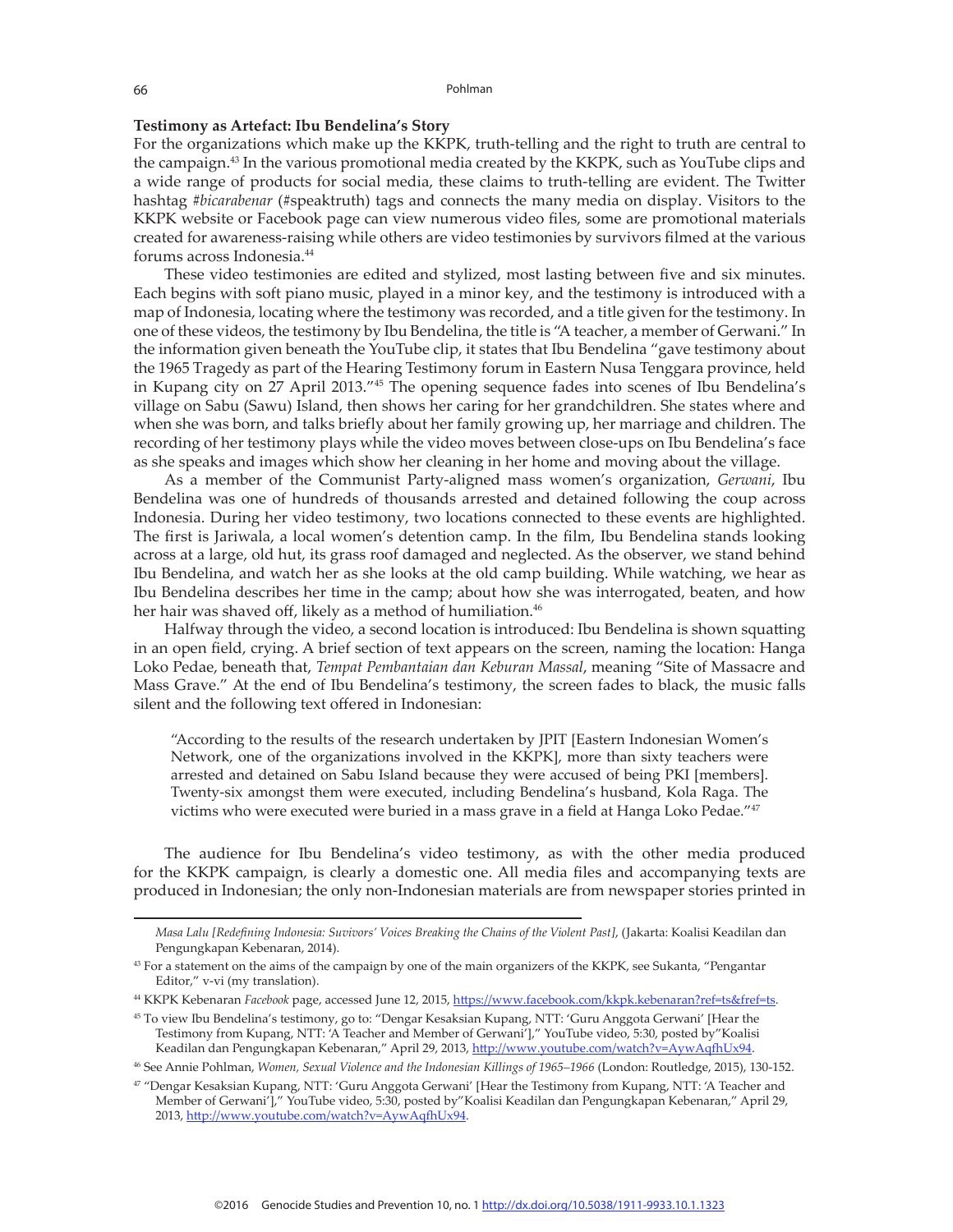English-language Indonesian outlets (e.g. *The Jakarta Post*) which have been scrap-booked into the collection of news stories, and the section of the KKPK website which lists expressions of international support, including from former directors and commissioners of Truth and Reconciliation Commissions in other parts of the world.<sup>48</sup> For a non-Indonesian watching any of these video testimonies, while it may be clear that the older man or woman on the screen is telling a story of some kind, and there are emotive cues to be drawn from the sombre music and images shown, nothing more can be discerned. In Ibu Bendelina's video testimony, her words are soft and difficult to discern; there are no sub-titles and very few textual aids given to help the viewer aside from the one or two pieces of text which give location names. The appeal to an Indonesian domestic audience is also evident in that she speaks in Indonesian, not her local language (*Bahasa Sabu* or *Bahasa Hawu*) on her island, Sabu (often written as Savu or Sawu) to the west of Timor island in Savu-Raijua regency, Eastern Nusa Tenggara province.

Ibu Bendelina and the other men and women survivors who gave oral testimony as part of the KKPK's initiative perform testimony as acts of witnessing. Within broader understandings of testimonial witnessing of atrocity, the oral testimonies given by Ibu Bendelina and others lie at the heart of social and cultural projects for social change. The survivor's role as witness is a complex one, not least of all because acts of performative witnessing to past atrocities demand, though may never attain, an ethical engagement and response from those who hear testimony.<sup>49</sup> As Anne Cubilié has argued, "survivors of atrocity become deeply uncomfortable signifiers for the post-atrocity societies within which they live, excessive to structures of normality that privilege forgetting, getting over and getting on with things through the denial of the terror of death."50

The testimonies given by Ibu Bendelina and the many other survivors who took part in the Year of Truth campaign are stories of individual and community suffering. These stories become testimonial artefacts and are consciously and emotively stylized and reproduced for an imagined national audience, one which has compassion for and the will to support their truth-telling claims. This testimonial artefact created from the oral history of Ibu Bendelina was one of many similar media productions by the KKPK for the Year of Truth campaign. These online testimonies were taken primarily, as in the case of Ibu Bendelina's testimony, from the oral histories of those who participated in the regional testimonyhearing forums held throughout the 2012–2013 campaign in various cities across Indonesia. Yet in the production and circulation of texts and testimonial objects, which clearly seek an emotional and empathetic engagement, how do these objects of testimony and claims to truthtelling operate in present-day Indonesia? To what effect does the KKPK's Year of Truth campaign create and use these social forms of testimony to elicit a compassionate, and politically engaged, response thereby constituting Indonesians as a witnessing public? And, perhaps the most pressing question, can such campaigns have any impact on Indonesia's impenetrable impunity for past atrocities?

## **Hearing Testimony: "Speaking the Truth, Breaking the Cycle"**

One of the main events during the Year of Truth campaign was the national Hearing Testimony forum, held 25–29 November 2013 at the national library in central Jakarta. This forum was the

<sup>48</sup> To view these messages of support, go to KKPK, "Dukung Internasional [International Support]," *Koalisi Keadilan dan Pengungkapan Kebenaran*, accessed August 10, 2015, http://kkpk.org/dukungan-internasional/ (viewed on 10 August 2015). It should also be noted that on the websites of some of the organizations which form part of the KKPK coalition, there is information available in languages other than Indonesian. See, for example, the Asia Justice and Rights' page (AJAR), which has programs across the Asia-Pacific and publishes mostly in English. See Asia Justice and Rights (AJAR), "The Year of Truth," *AJAR*, accessed August 10, 2105, http://asia-ajar.org/ajar-work-year-of-truth.html.

<sup>&</sup>lt;sup>49</sup> For works on testimonial acts of witnessing and their demands for ethical response, see, for example, Dominick LaCapra, *Writing History, Writing Trauma* (Baltimore: Johns Hopkins University Press, 2001); Kay Schaffer and Sidonie Smith, "Conjunctions: Life Narratives in the Field of Human Rights," *Biography* 27, no. 1 (2004), 1-24; Yvonne S. Unnold, *Representing the Unrepresentable: Literature of Trauma under Pinochet in Chile* (New York: Peter Lang, 2002).

<sup>50</sup> Anne Cubilié, *Women Witnessing Terror: Testimony and the Cultural Politics of Human Rights* (New York: Fordham University Press, 2005), xii.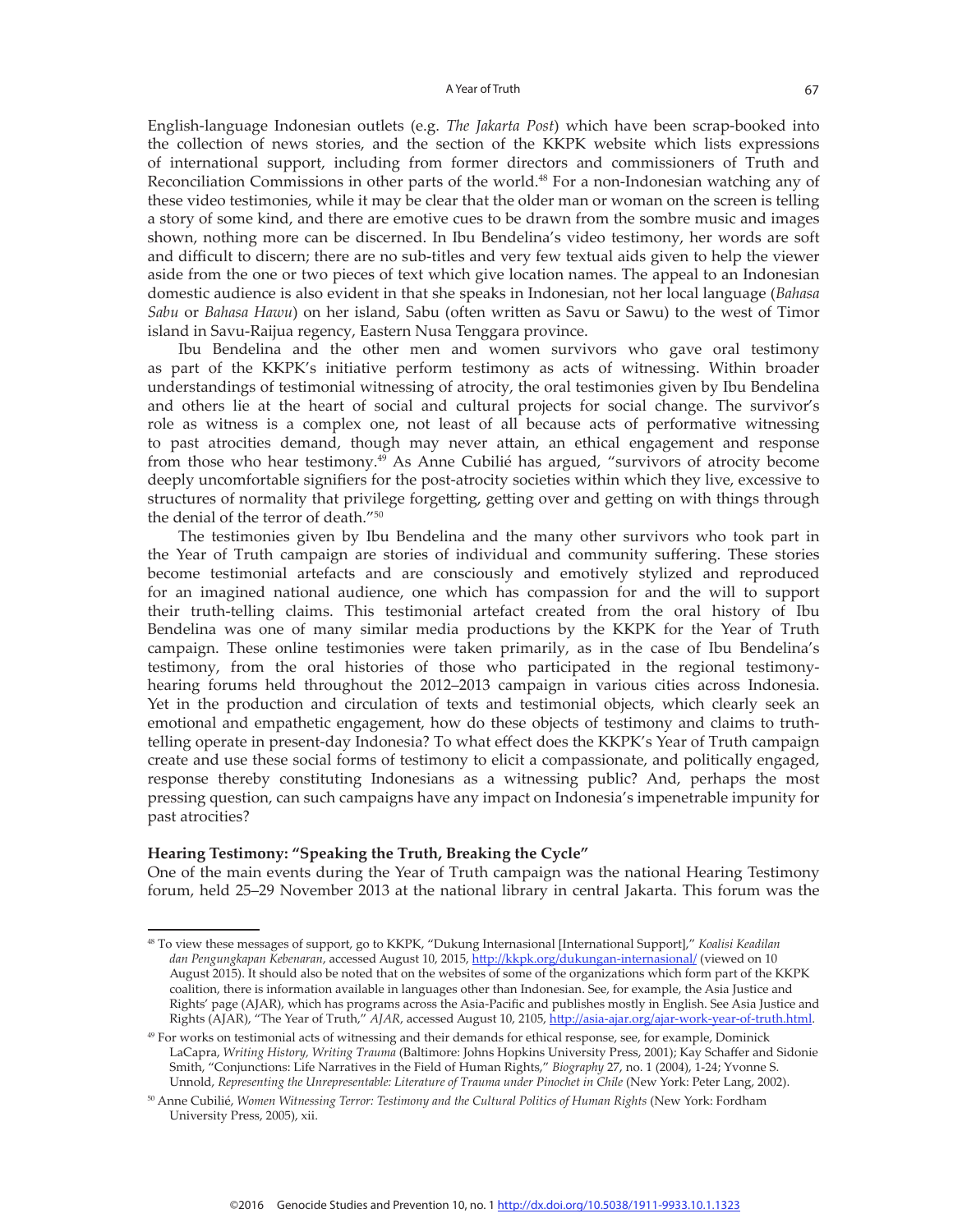culmination of the Year of Truth campaign and came at the end of the series of regional testimony forums held across Indonesia. Each of the five days had a specific theme. On day one, after the opening address, the theme for the hearing testimony was violence against women. The second day was devoted to hearing testimony about violence during military operations (such as in Aceh, Timor Leste and Papua), and the third to violence connected to freedom of religion and belief (including against religious minorities). The final two days explored violence associated with natural resource extraction and violence against human rights defenders. Organized thematically rather than chronologically (that is, by incident of serious human rights violation), each theme incorporated personal testimonies from survivors of human rights abuses over the past fifty years and from across Indonesia.51

The format for the five-day Hearing Testimony forum was a familiar one for the survivors who took part and for the organizations and individuals making up the KKPK coalition. This oral testimony and truth-speaking forum, like that of the regional forums that had taken place earlier across Indonesia as part of the Year of Truth campaign, followed and built upon a strong history of oral historical practices amongst survivor and human rights groups in Indonesia over the past two decades. Many amongst these organizations, most of them members of the KKPK, have conducted extensive oral history research with survivors of and eyewitnesses to human rights violations (for example, ELSAM, Syarikat, SKP-HAM and Sekber'65).<sup>52</sup> The primacy of individual testimony about experiences of traumatic suffering is foregrounded in the KKPK's forums and in the testimony-giving oral history projects of the coalition's constituent organizations. In these testimonial and oral historical formats, an individual survivor gives testimony as both a personal story of survival and as a witness account for the suffering of others for whom s/he may claim (explicitly or implicitly) to represent.<sup>53</sup>

At the various KKPK forums across Indonesia and at the Hearing Testimony national forum in November 2013, the format for testimony tends to involve a solitary survivor with a microphone delivering his or her testimony as a long narrative, uninterrupted by questions or prompts. These individual testimonies vary in length, most lasting between twenty minutes and one hour.<sup>54</sup> These testimonies themselves are performative events with very clear political purposes. This genre of testimonial performance has a tradition in Indonesia, certainly amongst civil society and political groups: the survivor comes to speak truth as testimony, endowing that speech act with political function, in many cases as the unmediated representation of both personal and community historical experiences of suffering. Often told in a more chronological or lifehistory format, these testimonies also foreground harm in particular events, emphasizing the experience of individual and communal violence, leaving out broader structural concerns that shaped those events.<sup>55</sup>

As in other cross-cultural contexts, giving testimony through these truth-telling forums, such as the Hearing Testimony five-day forum, explicitly links performed acts of witnessing to

<sup>&</sup>lt;sup>51</sup> A description of this five-day event, and the topics for each day, can be found on the KKPK's website, see Koalisi Keadilan dan Pengungkapan Kebenaran (KKPK), "Tahun Kebenaran [The Year of Truth]," *KKPK*, accessed January 28, 2016, http://kkpk.org/tahun-kebenaran.

<sup>52</sup> On the oral-historical work of these organizations, see Pohlman, "Documentation," 143-165.

<sup>53</sup> Ibid., 143-147. See also Mery Kolimon and Lilya Wetangterah, ed., *Memori-memori Terlarang Perempuan Korban dan Penyintas Tragedi '65 di Nusa Tenggara Timur [Forbidden Memories of Women Victims and the '65 Tragedy in East Nusa Tenggara]* (Kupang: Yayasan Bonet Pinggupir, 2012).

<sup>&</sup>lt;sup>54</sup> To see an example of this from the national Hearing Testimony forum in November 2013, view the testimonies given by Ibu Muji and Bapak Mudjayen, in relation to their experiences following the 1965 coup. All testimonies given, in addition to other events, at the national Hearing Testimony forum were recorded and are available on YouTube. To see these testimonies, go to: "Kesaksian Ibu Muji dan Bapak Mudjayen, Terkait Kasus 1965 [Testimonies of Ibu Muji and Bapak Mudjayen, in Relation to the Case of 1965]," YouTube video, 49:09, posted by "Koalisi Keadilan dan Pengungkapan Kebenaran," November 26, 2013, www.youtube.com/watch?v=OBOZpAG\_xaA.

<sup>55</sup> See Alison Crosby and M. Brinton Lykes, "Mayan Women Survivors Speak: The Gendered Relations of Truth Telling in Postwar Guatemala," *The International Journal of Transitional justice* 5, no. 3 (2011), 456-476.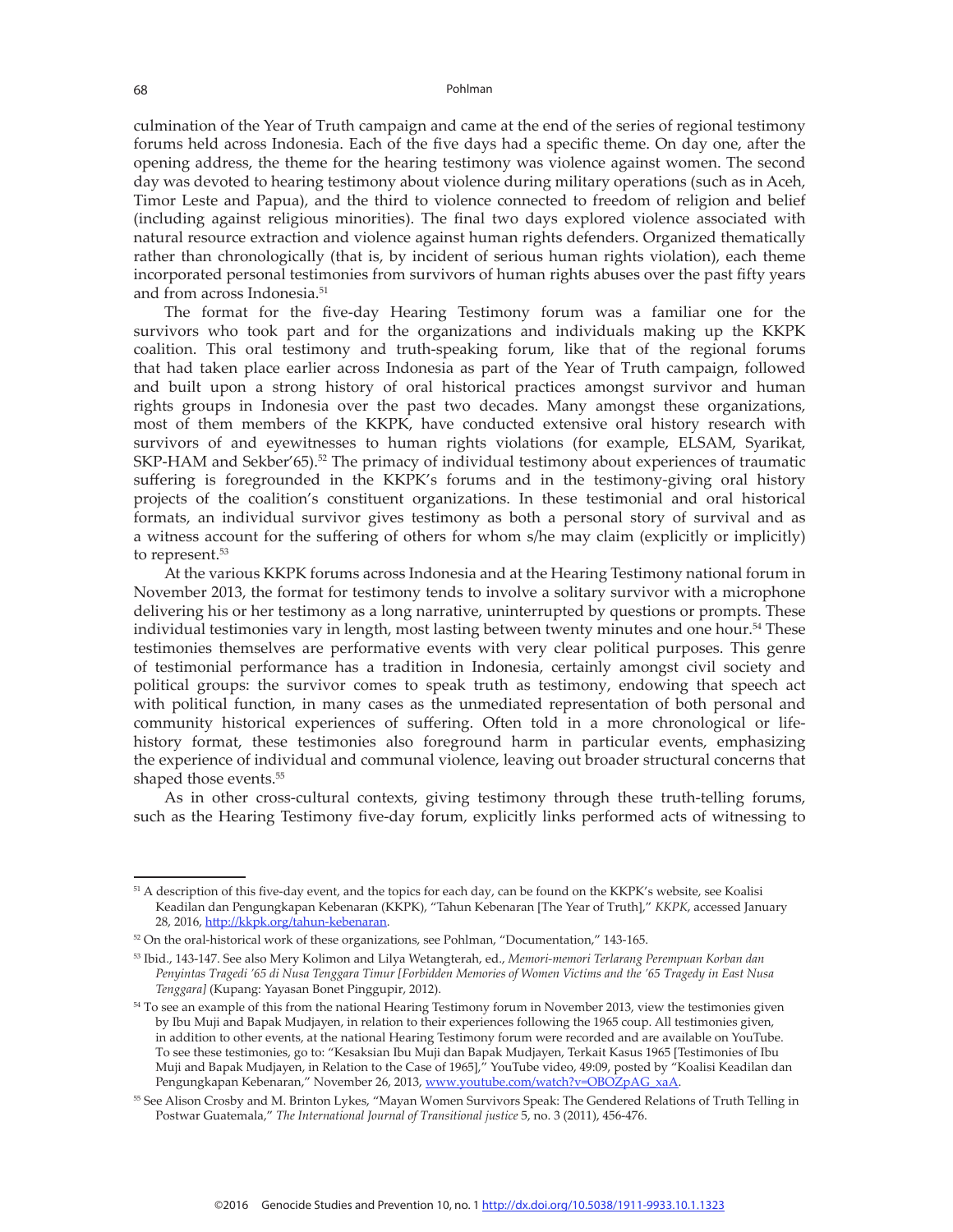atrocity with calls for political action.56 As Kay Schaffer and Sidonie Smith explain, life narratives become central to the political goals of social justice and human rights movements because they are critical for "seeding local acts of remembering 'otherwise,' offering members new or newly valued subject positions from which to speak and to address members of their own community in acts of solidarity."<sup>57</sup> In the case of the Year of Truth campaign, the Hearing Testimony forum and other platforms for testimonial performance are central to the KKPK's political aims in calling for redress and reconciliation in Indonesia. The KKPK, as with its constituent organizations, position survivor testimonies at the centre of their campaigns to perform specific political functions, that of "denouncing and challenging an official representation of history, while [serving] as a sociopolitical agent in promoting a (trans)formation of a socio-political conscious and continuing their call for truth and justice."58

The goal of this testimonial genre of truth-telling at the KKPK forums, and in the work of that coalition's many survivor organizations, is therefore one of redemptive politics.<sup>59</sup> The stated aim of the Hearing Testimony forum and, indeed, of the activities of the Year of Truth more generally, was "speaking the truth, breaking the cycle."60 As reified accounts of survivors' lived experiences of trauma, these narratives, as testimonial artefacts, are consciously positioned as the means for claiming truth and thereby displacing and negating the Indonesian state's official narrative. Listening to these testimonies by survivors of serious human rights violations committed predominantly during the thirty-three years of the New Order regime, survivors often explicitly speak their truths in noted opposition to the regime's discourse. For example, women who were members of Gerwani articulate clearly that they were not and are not the treacherous whores who were depicted in the military government's propaganda about the 1965 coup.<sup>61</sup> Almost fifty years after these events, survivors spoke their truths about their pasts to reject New Order discourses of history.<sup>62</sup> The men and women who gave testimony at the KKPK forums also spoke their truths with purpose: to evoke a compassionate, and politically engaged, response from a domestic Indonesian audience.

#### **The Many Failures of Restorative Justice in Jakarta**

While human rights and survivor advocacy organizations have been very active in collecting evidence about serious violations of human rights in the Indonesian past, attempts at reconciliation and restorative justice for historical injustices have failed repeatedly at the national level in Indonesia over the past decade and a half. As Sri Lestari Wahyuningroem has argued, the weakness of democratic political institutions in Indonesia means that political leaders in Jakarta are unwilling to pursue issues of historical injustice, particularly given the power of conservative factions which are a legacy of the military government.<sup>63</sup> As she writes, stability is "a condition for political figures to maintain their power by avoiding any opposition among different factions, including the majority factions that oppose the seeking out of truth and justice in the cases from 1965 and 1966."<sup>64</sup> In this section, I discuss three vexatious issues related to achieving some measure of recognition of and justice for the victims of the 1965 massacres, all of which demonstrate the

<sup>56</sup> A clear cross-cultural comparison can be made with the genre of *testimonio* in Latin America. On this "resistance" genre of testimony and its specific links to political claims see, for example, John Beverley, "The Margin at the Centre: On *Testimonio*," *Modern Fiction Studies* 35, no. 1 (1989), 11-28; Barbara Harlow, *Resistance Literature* (New York: Methuen, 1987); Georg M. Gugelberger, ed., *The Real Thing: Testimonial Discourse and Latin America* (Durham: Duke University Press, 1996).

<sup>57</sup> Schaffer and Smith, "Conjunctions," 4.

<sup>58</sup> Unnold, *Representing the Unrepresentable*, 13.

<sup>59</sup> Anne Cubilié and Carl Good, "Introduction: The Future of Testimony," *Discourse* 25, nos.1 and 2 (2003), 4-18.

<sup>60</sup> Sukanta, "Pengantar Editor," vi (my translation).

<sup>61</sup> On this state mythology around Gerwani and its members, see Drakeley, "*Lubang Buaya*," 11-35; Wieringa, "The Birth of the New Order State in Indonesia" 70-91.

<sup>62</sup> Annie Pohlman, "*Testimonio* and Telling Women's Narratives of Genocide, Torture and Political Imprisonment in Post-Suharto Indonesia," *Life Writing* 5, no. 1 (2008), 47-60.

<sup>63</sup> Wahyuningroem, "Seducing for Truth and Justice,"125-130.

<sup>64</sup> Wahyuningroem, "Seducing for Truth and Justice," 131.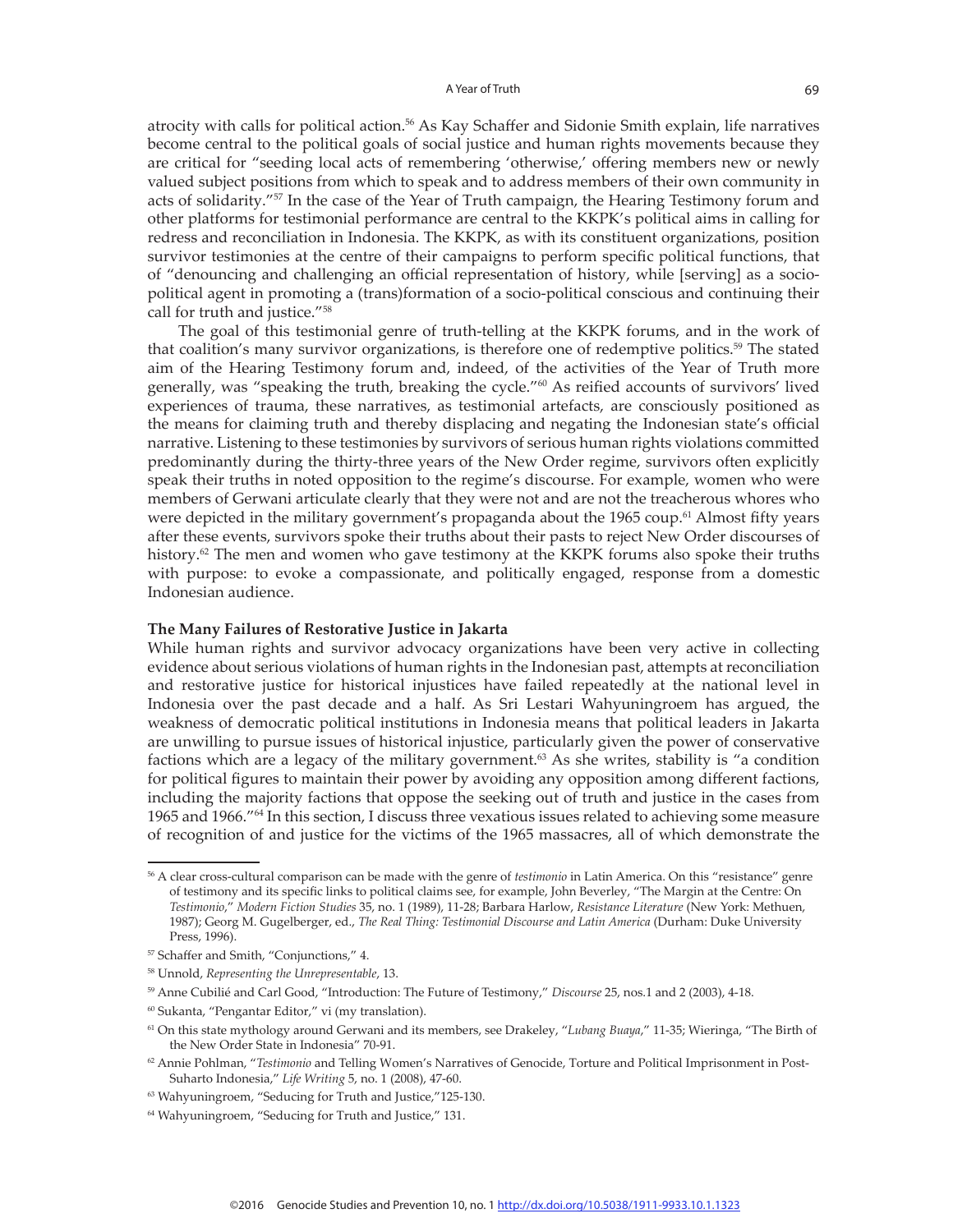challenges for transitional justice in Indonesia. It is in the face of this continuing political turpitude at the national level that human rights organizations and victim advocates work to seek and disseminate the truths of survivors.

#### *Attempts to Establish a Truth and Reconciliation Commission*

One way to deal with the issue of redress for serious violations which was debated earlier in the *Reformasi* period was the creation of the KKR (*Komisi Kebenaran dan Rekonsiliasi*, Truth and Reconciliation Commission). More than fifteen years on, hope that these past injustices would be redressed through a KKR has faded. This loss of hope comes after numerous attempts for successive early *Reformasi* governments to deal with the issue of impunity for past gross human rights abuses. Indonesia's fourth President, Abdurrahman Wahid, called for a Truth and Reconciliation Commission to be mandated in a decree of the People's Consultative Assembly (MPR, one of the parliamentary houses) in 2000.<sup>65</sup> In 2001, the MPR passed a resolution that the President and the parliament should create the KKR.<sup>66</sup> During the administration of Wahid's successor, President Megawati Sukarnoputri, a draft of the KKR was again submitted in 2002 and, subsequent to significant delays in voting on the legislation, finally passed through the parliament in 2004 (Law no.  $27/2004$ .<sup>67</sup> After further significant delays in implementation, less than two years later the newly established Constitutional Court annulled the KKR law, ruling vaguely that it was "contrary to the Constitution", due to its provisions for amnesty. One of the Court justices, Jimly Asshidiqie, further added that, "we thought we should just scrap the whole law."<sup>68</sup>

Since then, there have been a number of events which give cause for hope that a Truth and Reconciliation Commission for Indonesia is not entirely out of the question. In 2009, the United Nations Development Programme (UNDP) worked together with the Indonesian Ministry of Law and Human Rights and the Director-General Office regarding a draft for a new national law to establish the KKR.<sup>69</sup> The new TRC draft law was submitted to the Parliament by the Ministry of Law and Human Rights for discussion sometime during the 2010-2014 parliamentary period. This draft, however, was withdrawn from the parliamentary legislation agenda and was returned for "further consideration" by the Coordinating Ministry for Legal, Political and Security Affairs.<sup>70</sup> At the time that this article was completed, the draft had again been returned to the parliamentary legislation agenda for 2015–2016.<sup>71</sup> How long the new draft law will remain on the agenda, or even if it will make it to parliamentary consideration and discussion during this first term of President Joko Widodo's administration, is uncertain. The significant delays in dealing with this legislation in the past mean that most civil society groups do not hold high hopes for a swift resolution. Thus,

<sup>65</sup> See McGregor, *History in Uniform*, 212-213.

<sup>66</sup> Philip Eldridge, "Human Rights in Post-Suharto Indonesia," *Journal of World Affairs* 9, no. 1 (2002): 131; Jiwon Suh, "Preemptive Transitional Justice Policies in Aceh, Indonesia," *Southeast Asian Studies* 4, no. 1 (2015): 99.

 $67$  For a critique of the 2004 Truth and Reconciliation Commission law, see Dedy Ardian Prasetyo, "Indonesia's Truth and Reconciliation Commission as a Mechanism for Dealing with Gross Violations of Human Rights," (LLM Diss., University of Hong Kong, 2006).

<sup>68</sup> Constitutional Court ruling no. 006/PUU-IV/2006. Tony Hotland, "Law Annulment Raises Questions about Aceh," *The Jakarta Post*, December 9, 2006, accessed September 9, 2014, www.thejakartapost.com/news/2006/12/09/lawannulment-raises-questions-about-aceh.html. See also Paul van Zyl, "Dealing with the Past: Reflections on South Africa, East Timor and Indonesia," in *Beginning to Remember: The Past in the Indonesian Present*, ed. Mary S. Zurbuchen (Seattle: University of Washington Press, 2005), 324-342.

<sup>69</sup> United Nations Development Program, "Dealing with the Past: UNDP Indonesia Supports Multi-stakeholder Consultations on the Draft National Law to Establish a Truth and Reconciliation Commission (TRC) in Indonesia," *UNDP Press Release*, December 22, 2009, accessed January 8, 2014, http://www.undp.or.id/press/view. asp?FileID=20091222-1&lang=en.

<sup>70</sup> Wahyuningroem, "Seducing for Truth," 128.

<sup>71</sup> The most recent draft, it should be noted, also has significant weaknesses, as discussed by KontraS (the Commission for Disappeared Persons and Victims of Violence), "Siaran Pers: Delapan Kelemahan Rancangan Undang-Undang Komisi Kebenaran dan Rekonsiliasi 2015 – Sebuah Catatan Kritis Komisi untuk Orang Hilang dan Korban Tindak Kekerasan (KontraS) [Press Release: Eight Weaknesses in the Planned Law on a Truth and Reconciliation Commission in 2015 – A Critical Appraisal by KontraS]," *Kontras*, Press Release, March 23, 2015, accessed June 10, 2015, http://kontras.org/ home/index.php?module=pers&id=2018.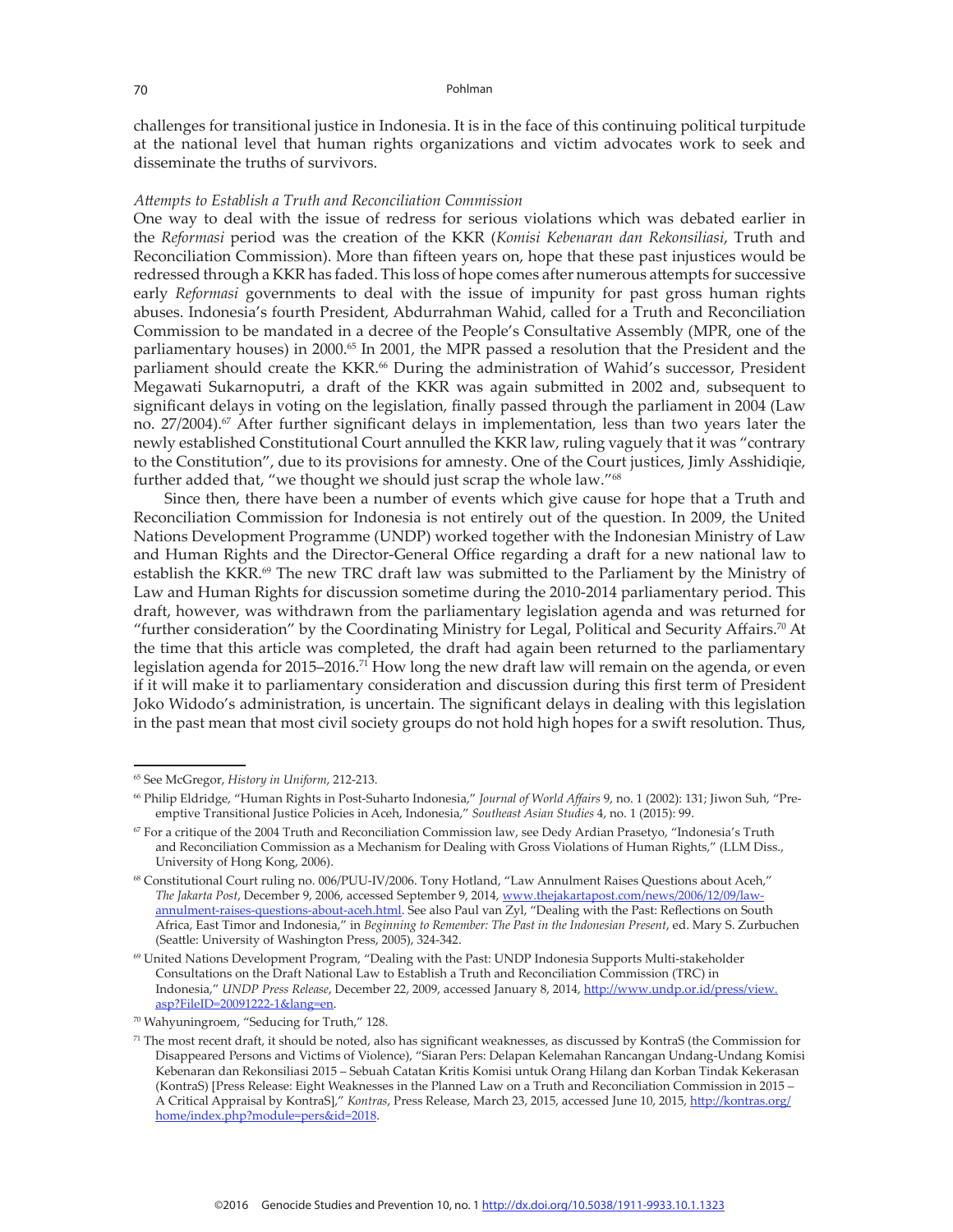how this new proposal will fare once it does eventually reach the Parliament is unknown, but the fact that it exists means that the possibility of a Commission has not been entirely discounted.

#### *Komnas HAM's 1965 Investigation*

One of the most significant, though ultimately failing, official attempts to investigate the mass atrocities committed by the Indonesian state during 1965 – 1966 was conducted by the Indonesian National Commission on Human Rights (Komnas HAM) between 2008 and 2012. This body is an independent commission of the Indonesian state enabled to investigate and monitor human rights. If an initial investigation finds that a gross violation has occurred (e.g. crimes against humanity), Komnas HAM have the power to carry out a further, more extensive *pro-justicia* enquiry into the matter. In carrying out these inquiries, Komnas HAM has only limited enforcement powers; for example, it only has limited subpoena powers and has been unable to compel some witnesses, particularly those from the military, to give evidence for previous investigations.<sup>72</sup> Yet these are not the most significant challenges facing these investigations into past abuses. If Komnas HAM's pro-justicia enquiry finds that gross human rights abuses have in fact occurred, the next step for further investigation is referral of the case by the Commission to the Attorney-General's Office (AGO), which is the only body that can seek prosecutions of these cases. Once the Attorney-General receives the case, his office is then supposed to carry out its own inquiry. The next step, enacted by the President after a recommendation from the parliament (DPR), should then be the creation of an Ad Hoc Human Rights Court to try alleged perpetrators.73 So far, out of the numerous cases investigated and referred to the AGO, only two have been continued by the Attorney-General, namely the East Timor 1999 and Tanjung Priok 1984 cases.<sup>74</sup>

The East Timor trials became a farce and have been criticized by a great many human rights' advocates, international monitors and civil society organizations.<sup>75</sup> The Tanjung Priok Ad Hoc Court was held to try those connected to an incident in 1984 in which a crowd of mostly Muslim protestors were fired upon by police. The Tanjung PriokAd Hoc Court began shortly after the East Timor Ad Hoc Court, and was also farcical.<sup>76</sup> Senior military officials identified for prosecution by the two Komnas HAM reports were never put on trial; in both courts, all defendants were acquitted either at the original trials or on appeal. $77$ 

Since the East Timor and Tanjung Priok Ad Hoc trials, the Attorney-General's Office has failed to pursue any of the cases of grave human rights abuses investigated and recommended by Komnas HAM. To date, the Attorney-General has failed to follow the recommendations made by Komnas HAM to pursue investigations into the cases of Trisakti 1998, Semanggi 1998, Semanggi 1999, the May riots of 1998, the enforced disappearances of persons during 1997-1998, Wasior 2001-2002; Wamena 2003; the "Petrus" killings of the early 1980s and, more recently, the 1965-1966 killings and mass political detentions.78 The Komnas HAM report into the 1965-1966 killings which took four years to complete and which drew upon hundreds of testimonies was given to the AGO in July 2012. The report detailed substantial evidence of crimes against humanity. The AGO rejected the report, stating that it was "insufficient" and that it had failed to "satisfy the requirements" for a legal inquiry.79 To date, the AGO has resisted all calls by human rights and legal aid bodies

<sup>72</sup> Jeffery Herbert, "The Legal Framework of Human Rights in Indonesia," in *Indonesia: Law and Society*, ed. Tim Lindsey (Sydney: The Federation Press, 2008), 454-467.

<sup>73</sup> Herbert, "The Legal Framework of Human Rights," 461-469.

<sup>74</sup> See ICTJ and KontraS, *Derailed*, 48-49.

<sup>75</sup> Suzannah Linton, "Unravelling the First Three Trails at Jakarta's Ad Hoc Court for Human Rights Violations in East Timor," *Leiden Journal of International Law* 17, no. 2 (2004), 303-361.

<sup>76</sup> ICTJ and KontraS, *Derailed*, 37-49.

<sup>77</sup> Tapol, "Tanjung Priok Acquittals a Travesty of Justice," *Tapol*, Press release, July 14, 2005, accessed on September 19, 2014, http://tapol.gn.apc.org/press/files/pr050714.htm; and David Cohen, "Intended to Fail: The Trials before the Ad Hoc Human Rights Court in Jakarta," *International Center for Transitional Justice*, Occasional Paper Series, August 2003, accessed on September 9, 2014, http://www.ictj.org/images/content/0/9/098.pdf.

<sup>78</sup> See Suh, "Pre-emptive Transitional Justice," 105-108.

<sup>79</sup> Rangga Prakoso, Ezra Sihite, Bayu Marhaenjati and Firdha Novialita, "AGO Rejects Komnas HAM Report on 1965 Massacres," *The Jakarta Globe*, November 10, 2012, accessed on December 12, 2014, www.thejakartaglobe.com/archive/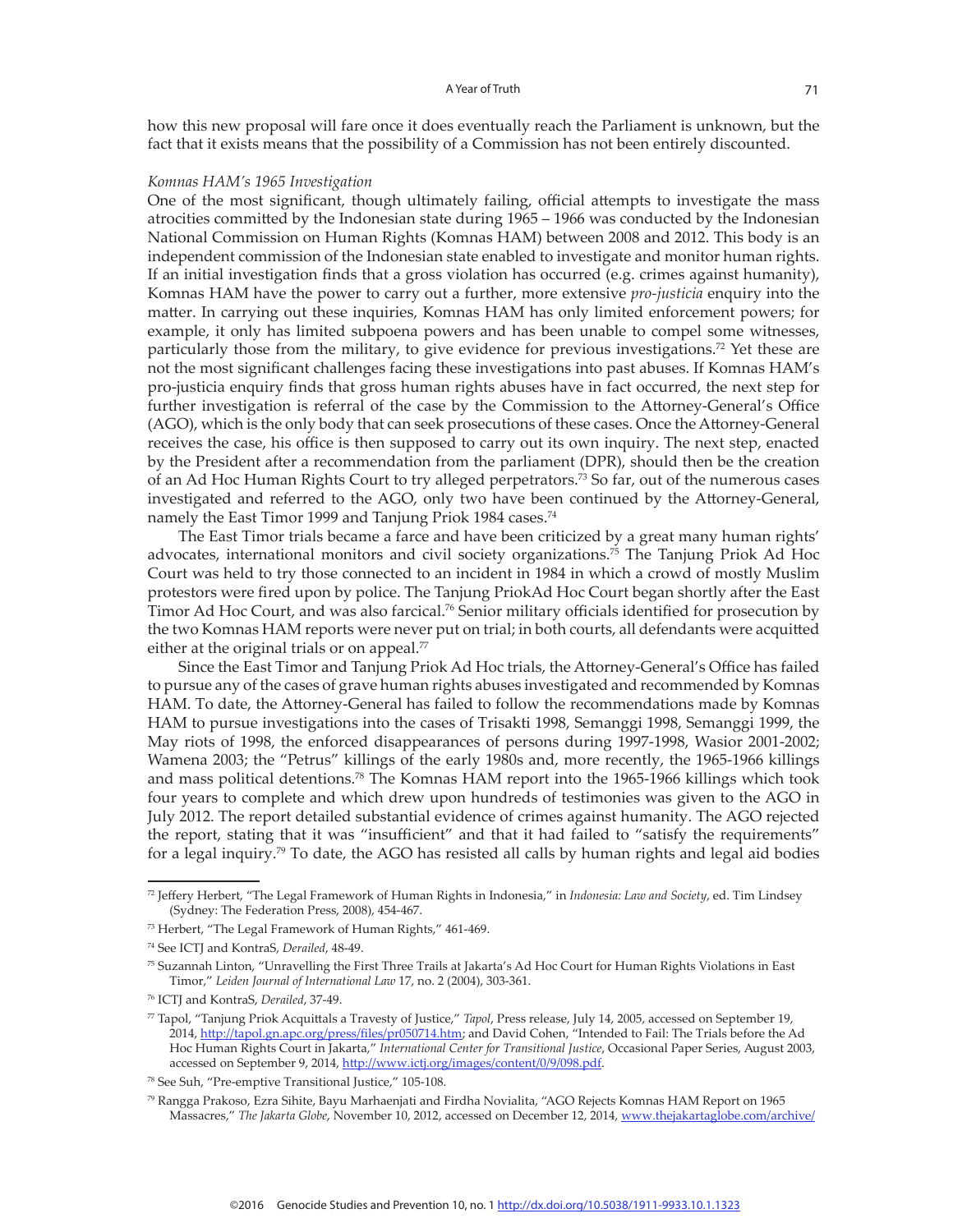in Indonesia, including by the forty-seven organizations which make up the KKPK, to accept the Komnas HAM's report on 1965–1966 (and the other rejected reports) and conduct further inquiries for criminal prosecutions. The lack of political will and intimidation by the military shown in the only two cases to be brought to trial as a result of Komnas HAM's investigations are evidence of the very high level of dysfunction between what has been promised by human rights' reforms and their implementation.

## *The Non-Apologies for Victims of Human Rights Abuses*

During a national television talk-show programme in March 2000, the late President Abdurrahman Wahid, who was both a long-time leader of Indonesia's largest Islamic organization, Nahdlatul Ulama, and an advocate of human rights and religious plurality, apologized to the victims of the 1965-1966 massacres.<sup>80</sup> This seemingly impromptu personal apology, though it caused great controversy at the time, was by no means an official apology.<sup>81</sup> It was, however, the only apology made by a President of Indonesia to date.

During the two terms of former President SBY (2004–2014), there was little political will, or leadership from the executive, to deal with the past in Indonesia. After approximately eighteen months of ad hoc meetings with members of Komnas HAM, in 2011 SBY tasked one of the members of his Advisory Council with setting up a program to organize a national apology to victims of past human rights abuses. Various stakeholders, including victims' groups, were invited to discuss the national apology plan.<sup>82</sup> The reaction against the planned apology from conservative and Islamic organizations in Indonesia was fierce. Prominent members of parliament, such as the deputy head of the legislative assembly, Priyo Budi Santoso, came out against the plan, saying that it was better to forget the past and to focus on the future.<sup>83</sup> While the national apology was never officially ruled out by SBY, the president finished his second term in 2014: no apology was ever offered.

SBY's successor, Joko (Jokowi) Widodo, who came to office in late 2014 with high levels of popular support, has also shown little readiness to offer any such apology.<sup>84</sup> In early 2015, there were reports that Jokowi would make an apology at the annual state of the nation address in August to the victims of the 1965–1966 massacres. In the lead-up to the speech, hard-line conservative and Islamic groups again protested loudly.<sup>85</sup> During his address, Jokowi made no mention of an apology.<sup>86</sup>

In May 2015, there was a further concerning development. The Attorney General, HM Prasetyo, announced that the government would form a "Team for Uncovering the Truth" about past human rights abuses (*Tim Penungkap Kebenaran*). As more details about the Team have come to light, it has become clear that it is not being set up to achieve any measure of justice for survivors of past statesponsored atrocities. The team members include high level officials from many of the state bodies seen as most responsible for perpetrating these atrocities: the police, the National Intelligence

ago-rejects-komnas-ham-report-on-1965-massacres/.

<sup>80</sup> Douglas Kammen, "Counterrevolutionary Violence in Indonesia," in *State Violence in East Asia*, ed. N. Ganesan and Sung Chull Kim (Lexington: University Press of Kentucky, 2013), 178.

<sup>81</sup> Adrian Vickers and Katharine McGregor, "Public Debates about History: Comparative Notes from Indonesia," *History Australia* 2, no. 2 (2005), 1-13.

<sup>82</sup> Wahyuningroem, "Seducing for Truth," 128-129.

<sup>83</sup> Anwar Siswadi, "SBY Diminta Tak Minta Maaf pada Korban 1965 [SBY Asked to Say Sorry to the Victims of 1965]," *Tempo*, August 5, 2012, accessed on December 12, 2014, www.tempo.co/read/news/2012/08/05/078421412/SBY-Diminta-Tak-Minta-Maaf-pada-Korban-1965.

<sup>&</sup>lt;sup>84</sup> See, for example, the results of a workshop on reconciliation held shortly after Widodo took office, Andylala Waluyo, "Pemerintahan Jokowi-JK Siap Jajaki Pembentukan Pengadilan HAM Ad Hoc [Jokowi-JK Government Reading to Set Up an Ad Hoc Human Rights Court]," *VOA Indonesia*, December 10, 2014, accessed on January 12, 2015, www. voaindonesia.com/content/pemerintahan-jokowi-jk-siap-jajaki-pembentukan-pangadilan-ham-ad-hoc/2552957.html.

<sup>85</sup> See, for example, Ronald, "FPI Minta Jokowi Tak Minta Maaf ke PKI [The FPI Askes Jokowi not to Say Sorry to the PKI]," *Merdeka*, August 12, 2015, accessed August 25, 2015, www.merdeka.com/peristiwa/fpi-minta-jokowi-tak-mintamaaf-ke-pki.html.

<sup>86</sup> See Sri Lestari Wahyuningroem, "'Apology for PKI': Sorry is Not the Point," *The Jakarta Post*, August 28, 2015, accessed August 30, 2015, www.thejakartapost.com/news/2015/08/28/apology-pki-sorry-not-point.html.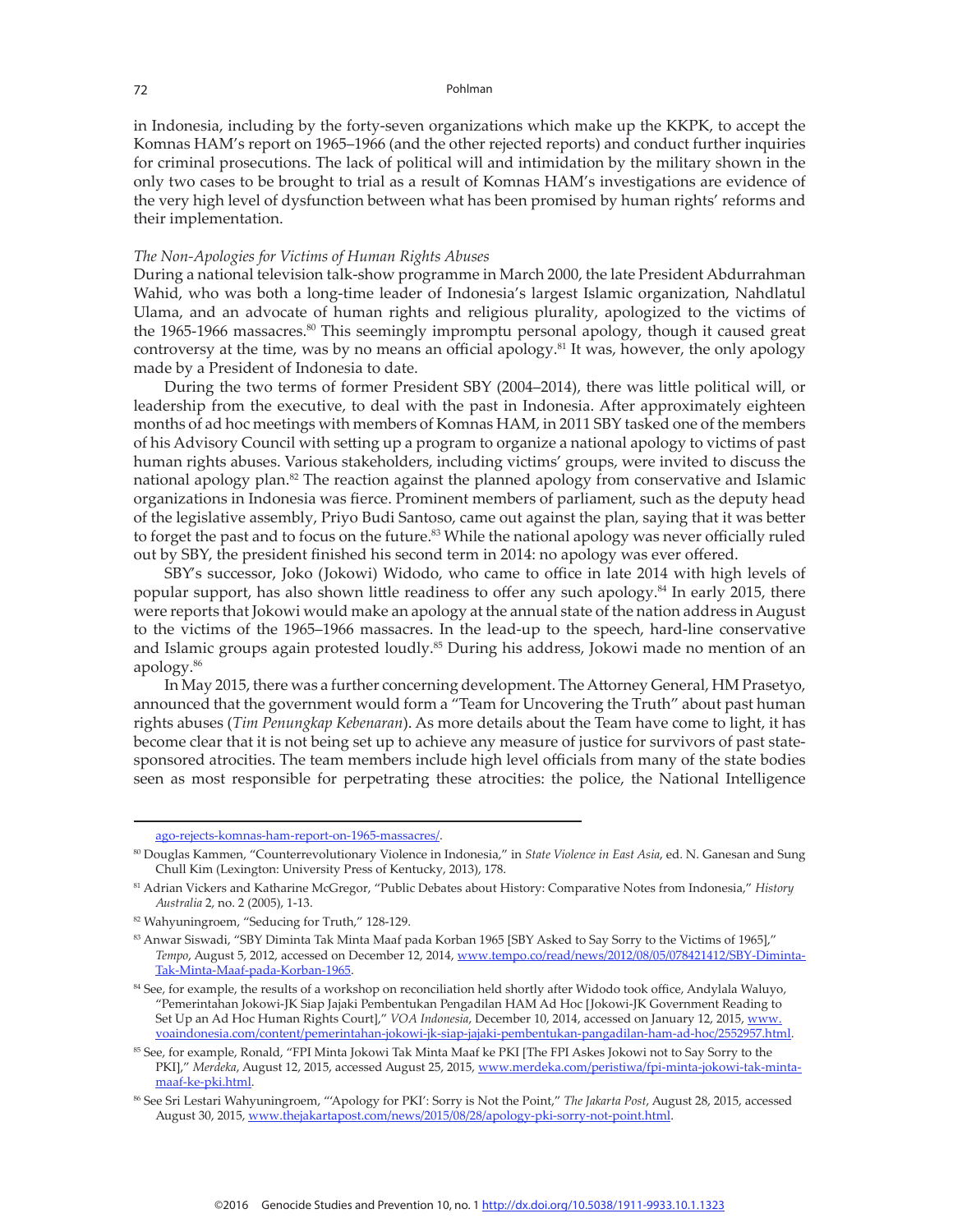Body (BIN) and the military.<sup>87</sup> Survivor advocacy and civil society groups across Indonesia in July combined to criticize the government's team, issuing a joint statement which denounced both its aims and make-up, and urged Jokowi to take leadership in the issue of justice for past atrocities.<sup>88</sup> Thus far, Jokowi has remained silent on what role this Team might play in determining any future forms of justice or reconciliation for the crimes of the New Order.

#### **Conclusion: Truth-telling and an Indonesian Witnessing Public**

The Year of Truth testimony-hearing forums held in 2012 and 2013 across Indonesia and in the national forum in November 2013 built upon the oral historical formats of many of the KKPK's coalition member organizations. In these forums, as in the oral history work of these many NGOs and survivor advocate organizations, it is clear that these testimonies are given to an imagined Indonesian (and, in some cases, international) audience, but that they also demand an active, empathetic response and affirmation from that audience. The narrative exchange, between the survivor giving testimony and the witness receiving that testimony (both individually and as a community of witnesses, be they Indonesians or an international community) is a relational, even transactional one.

In the absence of access to any kind of formal judicial mechanisms or forms of transitional justice, survivors of human rights abuses, supported by organizations and coalitions such as the KKPK, attempt through events and campaigns such as the Year of Truth initiative and the Hearing Testimony forums, to appeal to a community of witnesses. Their appeal for social recognition and validation of their truths, however, also demands a political response; they want, and demand, an official acknowledgement of the harm done to them and their communities, as well as some form of restorative justice from the state which persecuted them.

The Year of Truth campaign, the KKPK's broader work, and indeed, the work of many of the forty-seven organizations that make up this coalition, is premised on this political agenda which explicitly links claims of truth-telling by survivors to a demand for the investigation into, and redress of, historical traumas by the Indonesian state. In their appeal to a wide, though mostly domestic audience, through online campaigns and staged hearing testimony events, the organizers and participants are clearly seeking to harness the support of Indonesians to their cause.

The KKPK is by no means the only group in Indonesia using these strategies to appeal to wider audiences for support. Indeed, a more recent example would be the International People's Tribunal for 1965 (IPT'65). This people's tribunal brought together academics, prosecutors, activists and survivors from Indonesia and from several other countries to charge the Indonesian state with crimes against humanity committed during 1965-1966.<sup>89</sup> The Tribunal's public hearings were held at The Hague on 10–13 November 2015, with the live stream broadcast and recorded. In the year leading up to the hearings in The Hague, however, the organisers also harnessed individual testimonies by survivors to create online-based media packages and held a number of events mainly in Jakarta.<sup>90</sup> Again, the intended audience of the Tribunal's materials was primarily a domestic one, though as an international people's court, there was also a focus on raising awareness about the IPT'65 and the killings of 1965–1966 in several other countries, particularly the Netherlands, the UK, the US and Australia.

<sup>87</sup> Agnes Theodora Wolkh Wagunu, "Penyelesaian Pelanggaran Hak Asasi Manusia Harus Komprehensif [The Resolution of Past Human Rights Abuses Must be Comprehensive]," *Kompas*, August 21, 2015, accessed September 1, 2015, http:// print.kompas.com/baca/2015/08/21/Penyelesaian-Pelanggaran-Hak-Asasi-Manusia-Harus-K.

<sup>88</sup> Dedy Istanto, "Deklarasi Keadilan Hakiki Bukan Rekonsiliasi Penyelesaian Kasus HAM [A Declaration of Real Justice is Not Reconciliation for Human Rights Cases]," *Satu Harapan*, July 9, 2015, accessed August 30, 2015, www. satuharapan.com/read-detail/read/deklarasi-keadilan-hakiki-bukan-rekonsiliasi-penyelesain-kasus.ham.

<sup>&</sup>lt;sup>89</sup> The final report of the IPT'65 committee was not yet published at the time of writing, and the judgement by the panels of judges is not expected until the end of 2016. For information about the Tribunal, including their associated media outputs, go to: International People's Tribunal for 1965, "The International People's Tribunal," accessed on February 28, 2016, http://1965tribunal.org.

<sup>90</sup> Via the IPT'65's website (http://1965tribunal.org), there is a range of downloadable content. There is also a link on this page to the recordings of the Tribunal hearings held on 10–13 November 2015.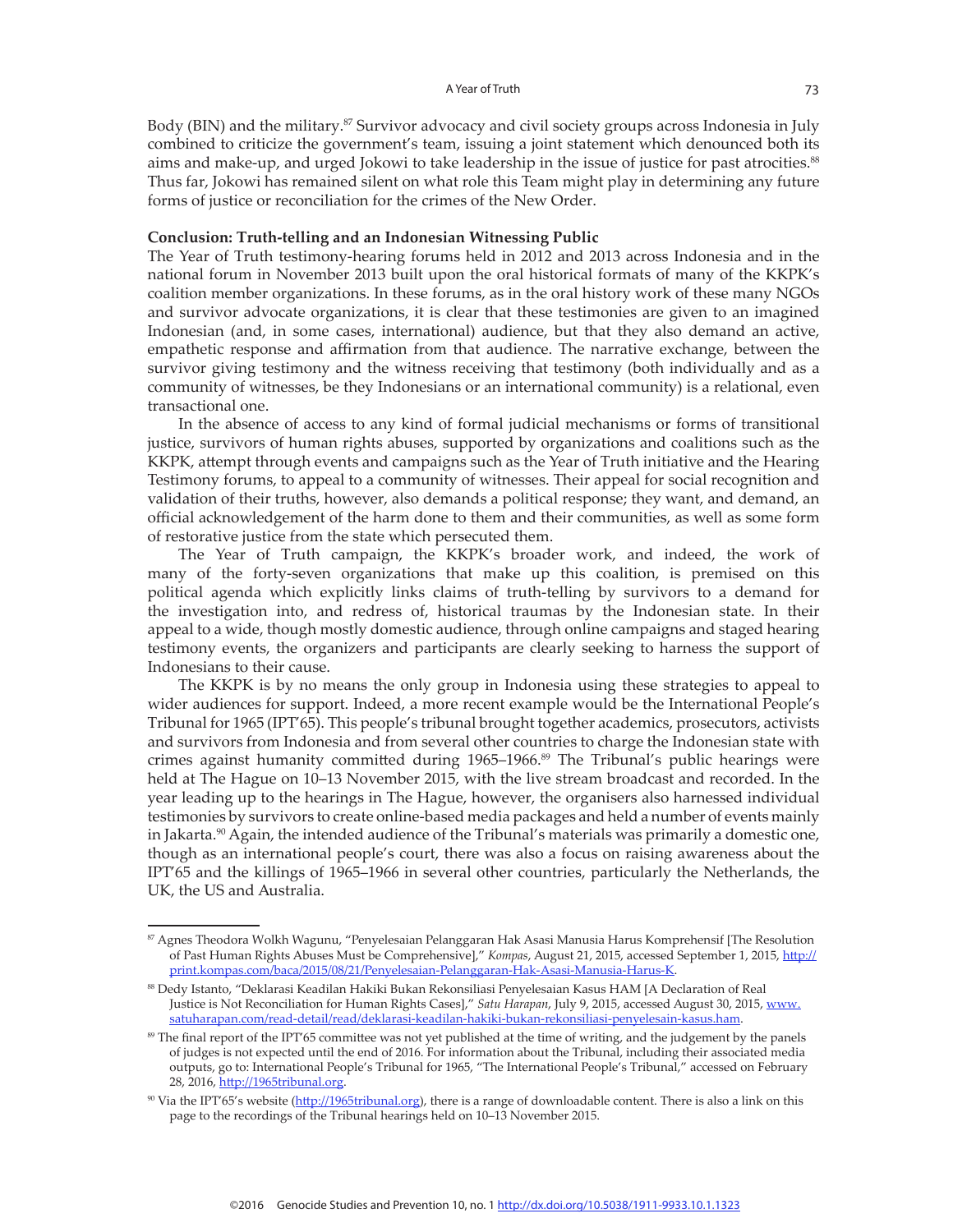Media productions such as these and the appeals which they make are familiar in Indonesia and elsewhere around the world. In the twenty-first century "era of the witness," testimony-based media initiatives created and used by individuals and organisations for political goals are part of a globalising discourse which attempts to bring testifiers and witnesses together through an evergrowing range of audio-visual interfaces.<sup>91</sup> In the era of the witness, testimonial artefacts, like those made for the Year of Truth campaign, are produced, disseminated and circulated rapidly, and with little knowable or measurable effects.

A few years after the end of the KKPK's Year of Truth campaign, can we say that the truth is any clearer, or that the cycle of violence has broken? If the intended audience of the testimonyhearing forums, and the associated media produced by the KKPK, was a witnessing Indonesian public, has that audience heard this truth, and will they act upon it? The Year of Truth events were performed, as intended, for a national Indonesian audience and received high levels of social, online, and print media coverage. Yet, as is perhaps borne out here in the Indonesian case, rarely is speaking truth enough to ensure empathic engagement and compassionate support.

Thus far, none of the campaigns organized by the KKPK or any of its constituent member organizations, nor indeed any international activist campaign such as the International People's Tribunal for 1965, has succeeded in garnering enough social support, domestically or internationally, to pressure the Indonesian national government to act on past atrocities, least of all the 1965–1966 mass killings. With the current President seemingly unwilling to show leadership for reconciliation, as the survivors grow older and the past recedes further into the background, both socially and politically, is there space in Indonesia today for truth-speaking about past atrocities and, indeed, for social witnessing in response to the truth-speakers? Perhaps what can best be hoped for is a cumulative effect; that the combined efforts of survivors and activists over time, including through the Year of Truth campaign and other programs, will lead to an eventual acknowledgement of the harm done, as well as to the first steps for reconciliation in Indonesia. The alternative is far worse; to do nothing, to remain silent, and to give up the possibility of political support through social witnessing. Thus, the work of survivors and activists in Indonesia and elsewhere will continue.

## **Bibliography**

- Asia Justice and Rights (AJAR). "The Year of Truth." AJAR. Accessed August 10, 2015, http://asiaajar.org/ajar-work-year-of-truth.html.
- Amnesty International. *Indonesia: An Amnesty International Report*. London: Amnesty International, 1977.
- Anderson, Benedict and Ruth McVey. *A Preliminary Analysis of the October 1, 1965, Coup in Indonesia*. Ithaca: Cornell University, 1971.
- Aspinall, Edward. "The Irony of Success." *Journal of Democracy* 21, no. 2 (2010): 20-34. http://dx.doi. org/10.1353/jod.0.0157
- Beverley, John. "The Margin at the Centre: On *Testimonio*." *Modern Fiction Studies* 35, no. 1 (1989): 11-28. http://dx.doi.org/10.1353/mfs.0.0923
- Cohen, David. "Intended to Fail: The Trials before the Ad Hoc Human Rights Court in Jakarta." *International Center for Transitional Justice*, Occasional Paper Series, August 2003. Accessed on September 9, 2014, http://www.ictj.org/images/content/0/9/098.pdf.
- Collins, Elizabeth Fuller. "Indonesia: A Violent Culture?" *Asian Survey* 42, no. 4 (2002): 582-604. http://dx.doi.org/10.1525/as.2002.42.4.582
- Colombijn, Freek. "What is so Indonesian about Violence?" in *Violence in Indonesia*, edited by Ingrid Wessel and Georgia Wimhöfer, 25-46. Hamburg: Abera, 2001.
- Cribb, Robert. "Introduction: Problems in the Historiography of the Killings in Indonesia." In *The Indonesian Killings 1965-1966: Studies from Java and Bali*, edited by Robert Cribb, 1-44. Clayton, Victoria: Centre of Southeast Asian Studies, Monash University, 1990.

<sup>91</sup> See Annette Wieviorka, *The Era of the Witness* (Ithaca: Cornell University Press, 2006). On remembering genocide and witnessing through produced testimony, see, for example, Frank Möller, "Rwanda Revisualized: Genocide, Photography, and the Era of the Witness," *Alternatives: Global, Local, Political* 35, no. 2 (2010), 113-136; and Bhaskar Sarkar and Janet Walker, ed., *Documentary Testimonies: Global Archives of Suffering* (New York: Routledge, 2010).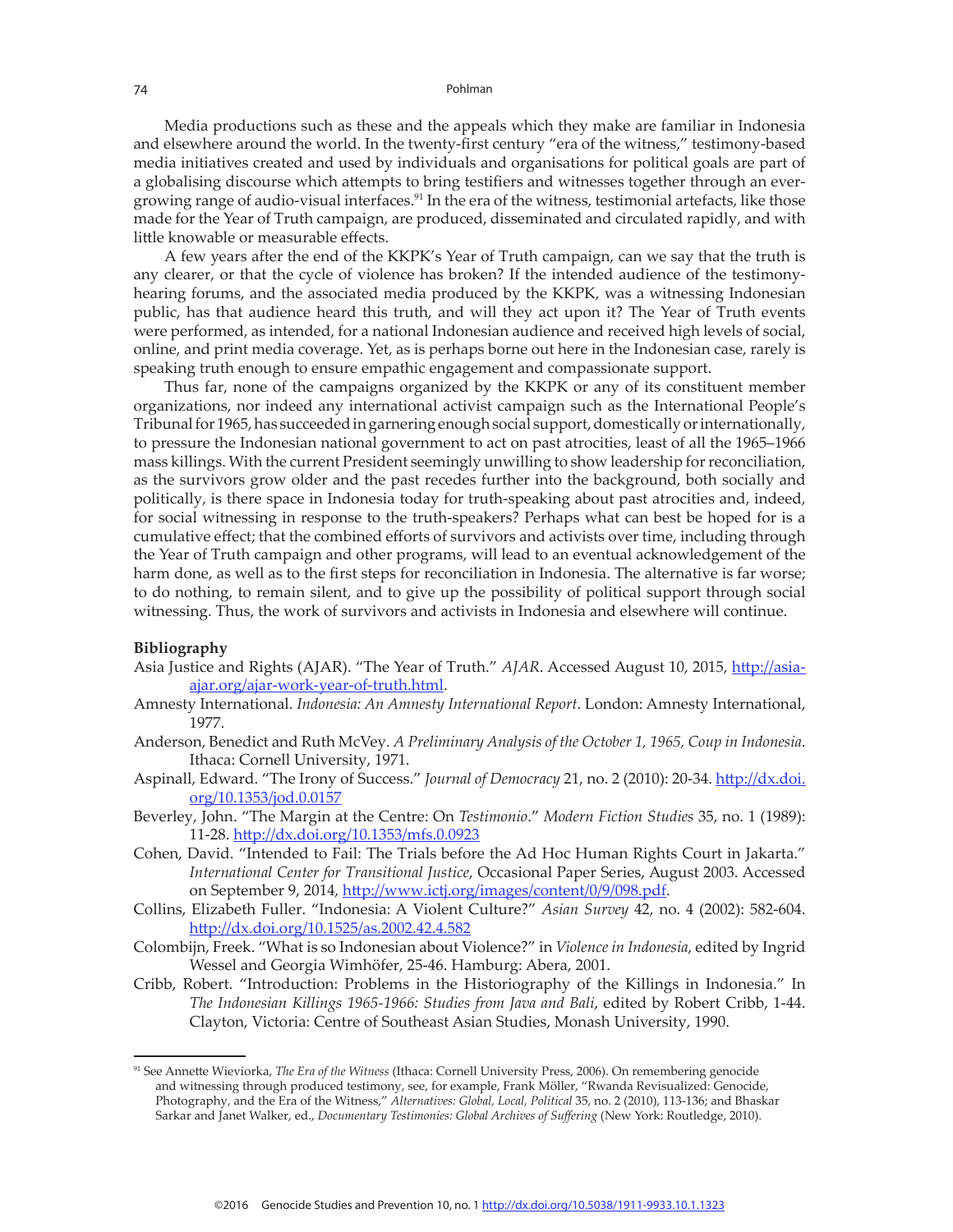Cribb, Robert. "Genocide in Indonesia." *Journal of Genocide Studies* 3, no. 2 (2001): 219-239.

- Crosby, Alison and M. Brinton Lykes. "Mayan Women Survivors Speak: The Gendered Relations of Truth Telling in Postwar Guatemala." *The International Journal of Transitional justice* 5, no. 3 (2011): 456-476. http://dx.doi.org/10.1093/ijtj/ijr017
- Cubilié, Anne and Carl Good. "Introduction: The Future of Testimony." *Discourse* 25, nos.1 and 2 (2003): 4-18.
- Cubilié, Anne. *Women Witnessing Terror: Testimony and the Cultural Politics of Human Rights*. New York: Fordham University Press, 2005.
- "Dengar Kesaksian Kupang, NTT: 'Guru Anggota Gerwani' [Hear the Testimony from Kupang, NTT: 'A Teacher and Member of Gerwani']." YouTube video, 5:30. Posted by "Koalisi Keadilan dan Pengungkapan Kebenaran," April 29, 2013. http://www.youtube.com/ watch?v=AywAqfhUx94.
- Drakeley, Stephen. "*Lubang Buaya*: Myth, Misogyny and Massacre." *Nebula* 4, no. 4 (2007): 11-35.
- Ehito, Kimura. "The Struggle for Justice and Reconciliation in Post-Suharto Indonesia." *Southeast Asian Studies* 4, no. 1 (2015): 73-93.
- Eldridge, Philip. "Human Rights in Post-Suharto Indonesia." *Journal of World Affairs* 9, no. 1 (2002): 127-139.
- Elster, Jon, ed. *Retribution and Reparation in the Transition to Democracy*. New York: Cambridge University Press, 2006. http://dx.doi.org/10.1017/CBO9780511584343
- Farram, Steven. "The PKI in West Timor and Nusa Tenggara Timur: 1965 and Beyond." *Bijdragen tot de Taal-, Land- en Volkenkunde* 166, no. 4 (2010): 381-403. http://dx.doi.org/10.1163/22134379- 90003608
- Fealy, Greg and Katharine McGregor. "East Java and the Role of Nahdlatul Ulama in the 1965–66 Anti-Communist Violence." In *The Contours of Mass Violence in Indonesia, 1965–68*, edited by Douglas Kammen and Katharine McGregor, 104-130. Singapore: NUS Press, 2012.
- Goodfellow, Robert. Api Dalam Sekam*: The New Order and the Ideology of Anti-Communism*. Clayton: Monash University Centre of Southeast Asian Studies, 1995.
- Gugelberger, Georg M. ed. *The Real Thing: Testimonial Discourse and Latin America*. Durham: Duke University Press, 1996.
- Harlow, Barbara. *Resistance Literature*. New York: Methuen, 1987.
- Herbert, Jeffery. "The Legal Framework of Human Rights in Indonesia." In *Indonesia: Law and Society*, edited by Tim Lindsey, 454-467. Sydney: The Federation Press, 2008.
- Hernawan, Budi and Pat Walsh. *Inconvenient Truths: The Fate of the* Chega! *And* Per Memoriam Ad Spem *Reports on Timor-Leste*. Jakarta: Asia Justice and Rights, August 2015.
- Heryanto, Ariel. *State Terrorism and Political Identity in Indonesia: Fatally Belonging*. New York: Routledge, 2006.
- Heryanto, Ariel. "Where Communism Never Dies: Violence, Trauma and Narration in the Last Cold War Capitalist Authoritarian State." *International Journal of Cultural Studies* 2, no. 2 (1999): 147-177. http://dx.doi.org/10.1177/136787799900200201
- Hotland, Tony. "Law Annulment Raises Questions about Aceh." *The Jakarta Post*, December 9, 2006. Accessed September 9, 2014, www.thejakartapost.com/news/2006/12/09/law-annulmentraises-questions-about-aceh.html.
- Human Rights Watch. *Out of Sight: Endemic Abuse and Impunity in Papua's Central Highlands*. New York: Human Rights Watch, 2007.
- International Centre for Transitional Justice (ICTJ) and the Commission for Disappeared Persons and Victims of Violence (KontraS). *Derailed: Transitional Justice in Indonesia since the Fall of Soeharto – A Joint Report by ICTJ and KontraS*. Jakarta: ICTJ and KontraS, 2011.
- International People's Tribunal for 1965. "The International People's Tribunal." Accessed on February 28, 2016, http://1965tribunal.org.
- Istanto, Dedy. "Deklarasi Keadilan Hakiki Bukan Rekonsiliasi Penyelesaian Kasus HAM [A Declaration of Real Justice is Not Reconciliation for Human Rights Cases]." *Satu Harapan*, July 9, 2015. Accessed August 30, 2015, www.satuharapan.com/read-detail/read/deklarasikeadilan-hakiki-bukan-rekonsiliasi-penyelesain-kasus.ham.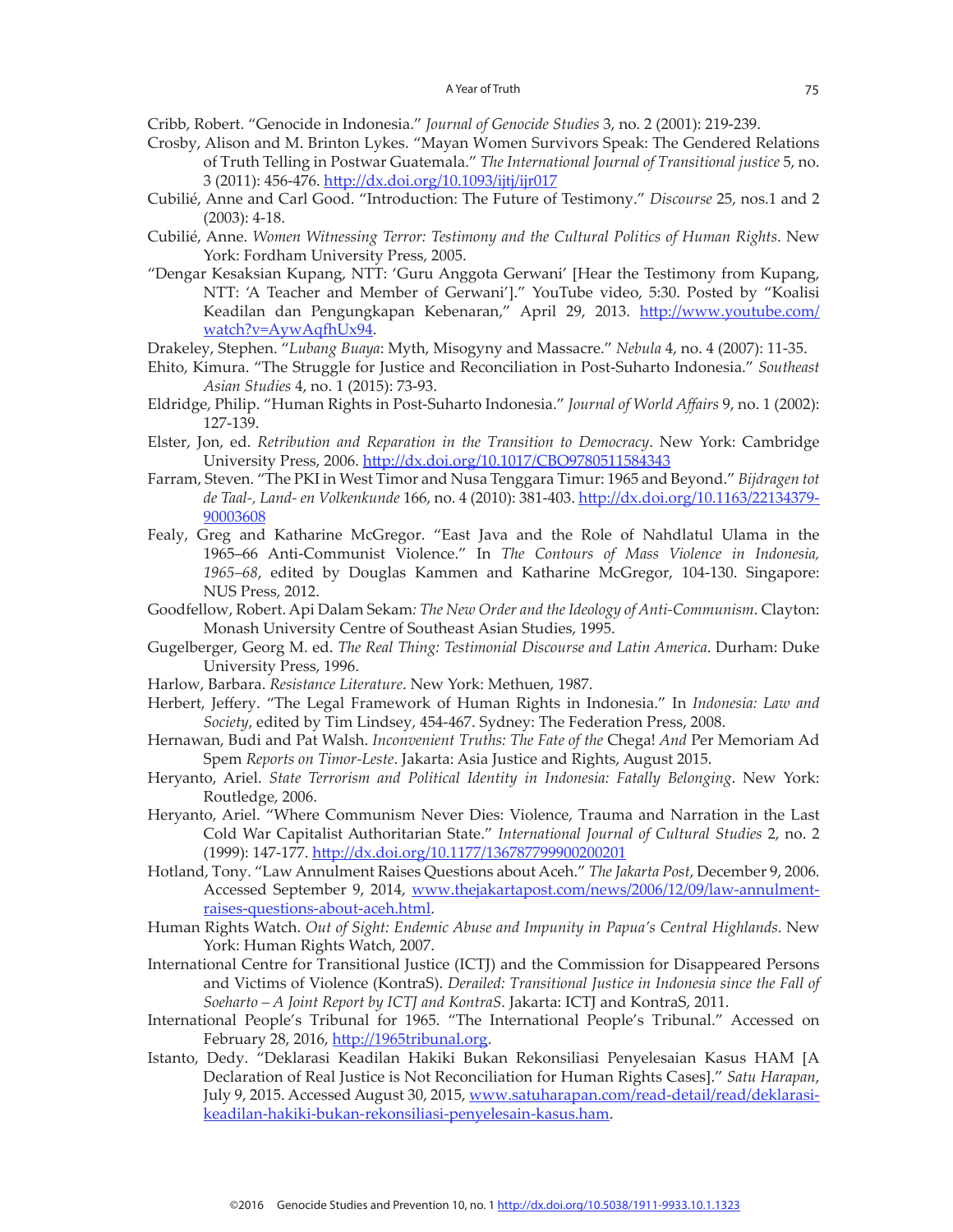- Kammen, Douglas. "Counterrevolutionary Violence in Indonesia." In *State Violence in East Asia*, edited by N. Ganesan and Sung Chull Kim, 159-184. Lexington: University Press of Kentucky, 2013.
- Kammen, Douglas and Katharine E McGregor, eds. *The Contours of Mass Violence in Indonesia, 1965– 68*. Singapore: National University of Singapore Press, 2012.
- "Kesaksian Ibu Muji dan Bapak Mudjayen, Terkait Kasus 1965 [Testimonies of Ibu Muji and Bapak Mudjayen, in Relation to the Case of 1965]." YouTube video, 49:09. Posted by "Koalisi Keadilan dan Pengungkapan Kebenaran," November 26, 2013. www.youtube.com/ watch?v=OBOZpAG\_xaA.
- KKPK Kebenaran's Facebook Page. Accessed June 12, 2015. https://www.facebook.com/kkpk. kebenaran?ref=ts&fref=ts.
- Koalisi Keadilan dan Pengungkapan Kebenaran (KKPK). "Dukung Internasional [International Support]." *Koalisi Keadilan dan Pengungkapan Kebenaran*. Accessed August 10, 2015, http://kkpk.org/dukungan-internasional/.
- Koalisi Keadilan dan Pengungkapan Kebenaran (KKPK). *Menemukan Kembali Indonesia: Suara Korban Membebaskan Belenggu Kekerasan Masa Lalu [Redefining Indonesia: The Voices of Survivors Freeing the Chains of Past Violence]*. Jakarta: KKPK, 2014.
- Koalisi Keadilan dan Pengungkapan Kebenaran (KKPK). "Tahun Kebenaran [The Year of Truth]." *KKPK*. Accessed January 28, 2016, http://kkpk.org/tahun-kebenaran.
- Koalisi Keadilan dan Pengungkapan Kebenaran. "Tentang KKPK [About the KKPK]." Accessed June 12, 2015 and February 12, 2016. http://kkpk.org/tentang-kkpk/.
- Kolimon, Mery and Lilya Wetangterah, eds. *Memori-memori Terlarang Perempuan Korban dan Penyintas Tragedi '65 di Nusa Tenggara Timur [Forbidden Memories of Women Victims and the '65 Tragedy in East Nusa Tenggara]*. Kupang: Yayasan Bonet Pinggupir, 2012.
- KontraS (the Commission for Disappeared Persons and Victims of Violence). *Menyusun Puzzle Pelanggaran HAM 1965: Sebuah Upaya Pendokumentasian [Figuring out the Puzzle of Human Rights Violations in 1965: An Effort at Documentation]*. Jakarta: KontraS, 2012.
- KontraS (the Commission for Disappeared Persons and Victims of Violence). "Siaran Pers: Delapan Kelemahan Rancangan Undang-Undang Komisi Kebenaran dan Rekonsiliasi 2015 – Sebuah Catatan Kritis Komisi untuk Orang Hilang dan Korban Tindak Kekerasan (KontraS) [Press Release: Eight Weaknesses in the Planned Law on a Truth and Reconciliation Commission in 2015 – A Critical Appraisal by KontraS]." *Kontras*. Press Release, March 23, 2015. Accessed June 10, 2015, http://kontras.org/home/index.php?module=pers&id=2018.
- LaCapra, Dominick. *Writing History, Writing Trauma*. Baltimore: Johns Hopkins University Press, 2001.
- Linton, Suzannah. "Accounting for Atrocities in Indonesia." *Singapore Year Book of International Law* 10 (2006): 199-231.
- Linton, Suzannah. "Unravelling the First Three Trails at Jakarta's Ad Hoc Court for Human Rights Violations in East Timor." *Leiden Journal of International Law* 17, no. 2 (2004): 303-361. http://dx.doi.org/10.1017/S0922156504001839
- McGregor, Katharine. *History in Uniform: Military Ideology and the Construction of Indonesia's Past*. Honolulu: University of Hawai'i Press, 2007.
- McGregor, Katharine. "Mass Graves and Memories of the 1965 Indonesian Killings." In *The Contours of Mass Violence in Indonesia, 1965–68*, edited by Douglas Kammen and Katharine McGregor, 234-262. Singapore: NUS Press, 2012.
- Meijer, Martha. *The Scope of Impunity in Indonesia*. Utrecht: The Netherlands Humanist Committee of Human Rights, HOM, 2006.
- Möller, Frank. "Rwanda Revisualized: Genocide, Photography, and the Era of the Witness." *Alternatives: Global, Local, Political* 35, no. 2 (2010): 113-136.
- O'Donnell, Guillermo and Philippe C. Schmitter. *Transitions from Authoritarian Rule: Tentative Conclusions about Uncertain Democracies*. Baltimore: The Johns Hopkins University Press, 2013.
- Prakoso, Rangga, Ezra Sihite, Bayu Marhaenjati and Firdha Novialita. "AGO Rejects Komnas HAM Report on 1965 Massacres." *The Jakarta Globe*, November 10, 2012. Accessed on December 12, 2014, www.thejakartaglobe.com/archive/ago-rejects-komnas-ham-report-on-1965 massacres/.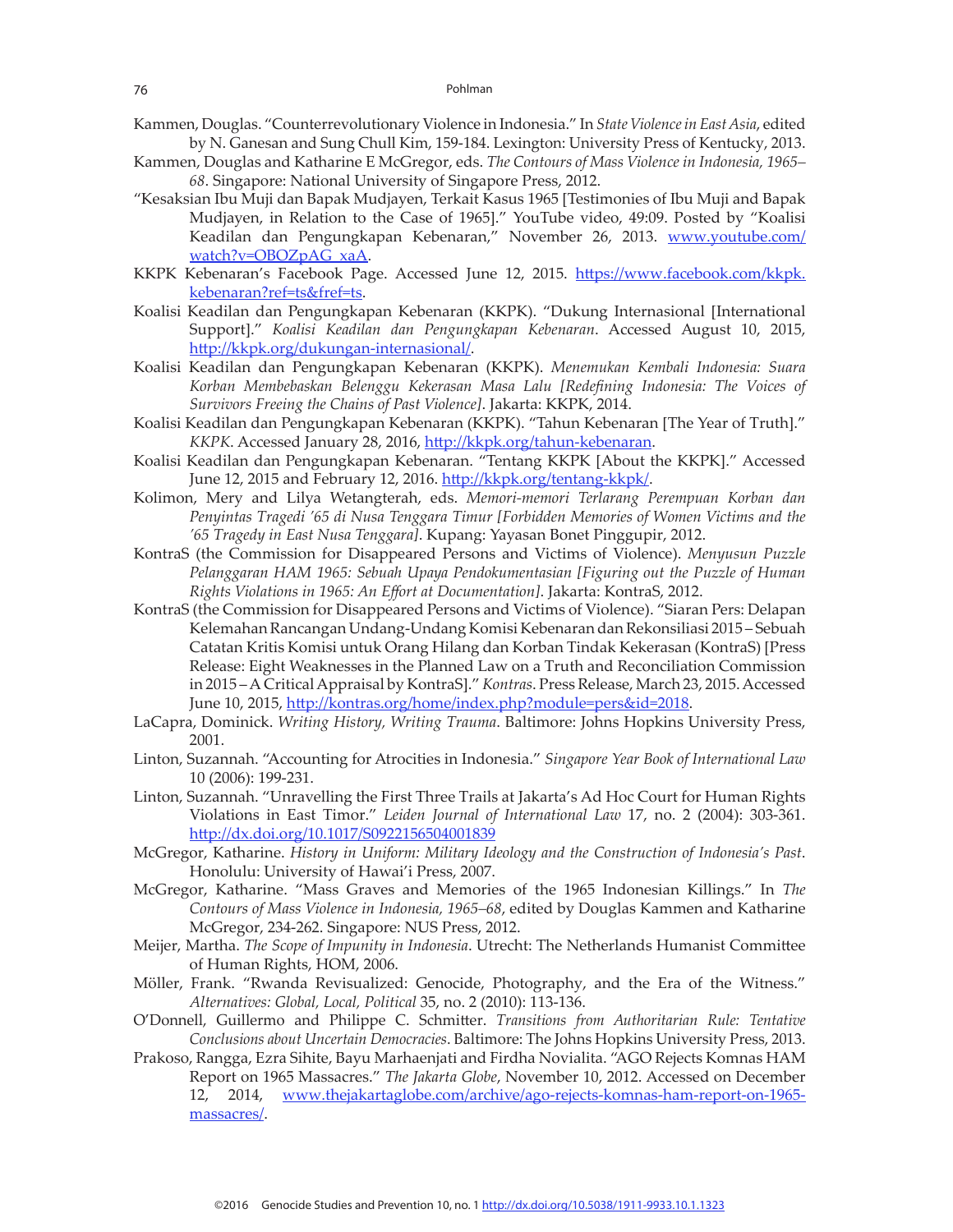- Prasetyo, Dedy Ardian. "Indonesia's Truth and Reconciliation Commission as a Mechanism for Dealing with Gross Violations of Human Rights." LLM Diss., University of Hong Kong, 2006.
- Pohlman, Annie. "Documentation: Reports by Human Rights and Victim Advocacy Organizations in Indonesia: Reconciling the Violence of 1965." *Journal of Current Southeast Asian Affairs* 32, no. 3 (2013): 143-165.
- Pohlman, Annie. "Incitement to Genocide against a Political Group: The Anti-Communist Killings in Indonesia." *PORTAL Journal of Multidisciplinary International Studies* 11, no. 1 (2014): 1-22. http://dx.doi.org/10.5130/portal.v11i1.3292
- Pohlman, Annie. "Indonesia and Post-New Order Reforms: Challenges and Opportunities for Promoting the Responsibility to Protect." *Asia-Pacific Centre for the Responsibility to Protect*. Research Report, July 2010.
- Pohlman, Annie. "*Testimonio* and Telling Women's Narratives of Genocide, Torture and Political Imprisonment in Post-Suharto Indonesia." *Life Writing* 5, no. 1 (2008): 47-60. http://dx.doi.org/10.1080/14484520801902332
- Pohlman, Annie. *Women, Sexual Violence and the Indonesian Killings of 1965–1966*. London: Routledge, 2015.
- Robinson, Geoffrey. "*Rawan* Is as *Rawan* Does: The Origins of Disorder in New Order Aceh." *Indonesia* 66 (1998): 127-157. http://dx.doi.org/10.2307/3351450
- Robinson, Geoffrey. *The Dark Side of Paradise: Political Violence in Bali*. Ithaca: Cornell University Press, 1995.
- Ronald. "FPI Minta Jokowi Tak Minta Maaf ke PKI [The FPI Askes Jokowi not to Say Sorry to the PKI]." *Merdeka*, August 12, 2015. Accessed August 25, 2015, www.merdeka.com/peristiwa/ fpi-minta-jokowi-tak-minta-maaf-ke-pki.html.
- Roosa, John. "The September 30th Movement: The Aporias of the Official Narratives." In *The Contours of Mass Violence in Indonesia, 1965 – 68*, edited by Douglas Kammen and Katharine McGregor, 25-49. Singapore: NUS Press, 2012.
- Roosa, John. *Pretext for Mass Murder: The September 30th Movement and Suharto's Coup d'Etat in Indonesia*. Madison: University of Wisconsin Press, 2006.
- Roosa, John, Ayu Ratih and Hilmar Farid, ed. *Tahun yang Tak Pernah Berakhir: Memahami Pengalaman Korban '65 [The Year that Never Ended: Understanding the Experiences of the Victims of '65]*. Jakarta: ELSAM, TRuK and ISSI, 2004.
- Sarkar, Bhaskar and Janet Walker, ed. *Documentary Testimonies: Global Archives of Suffering*. New York: Routledge, 2010.
- Sasongko, Haryo and Melani Budianta, ed. *Menembus Tirai Asap: Kesasksian Tahanan Politik 1965 [Piercing the Smoke Screen: Testimonies by Political Prisoners from 1965]*. Jakarta: Amanah Foundation, 2003.
- Sayed. "Culture of Impunity in Indonesia Lives on Nine Years after the Assassination of Munir." *Human Rights First*, September 9, 2013. Accessed May 10, 2014, www.humanrightsfirst. org/2013/09/09/culture-of-impunity-in-Indonesia-lives-on-nine-years-after-theassassination-of-munir.
- Schaffer, Kay and Sidonie Smith. "Conjunctions: Life Narratives in the Field of Human Rights." *Biography* 27, no. 1 (2004): 1-24. http://dx.doi.org/10.1353/bio.2004.0039
- Siswadi, Anwar. "SBY Diminta Tak Minta Maaf pada Korban 1965 [SBY Asked to Say Sorry to the Victims of 1965]." *Tempo*, August 5, 2012. Accessed on December 12, 2014, www.tempo.co/ read/news/2012/08/05/078421412/SBY-Diminta-Tak-Minta-Maaf-pada-Korban-1965.
- Southwood, Julie and Patrick Flanagan. *Indonesia: Law, Propaganda and Terror*. London: Zed Books, 1983.
- Stoler, Ann Laura. "On the Uses and Abuses of the Past in Indonesia." *Asian Survey* 42, no. 4 (2002): 642-650. http://dx.doi.org/10.1525/as.2002.42.4.642
- Suh, Jiwon. "Pre-emptive Transitional Justice Policies in Aceh, Indonesia." *Southeast Asian Studies* 4, no. 1 (2015): 95-124.
- Suh, Jiwon. "The Politics of Transitional Justice in Post-Suharto Indonesia." PhD diss., Ohio State University, 2012.